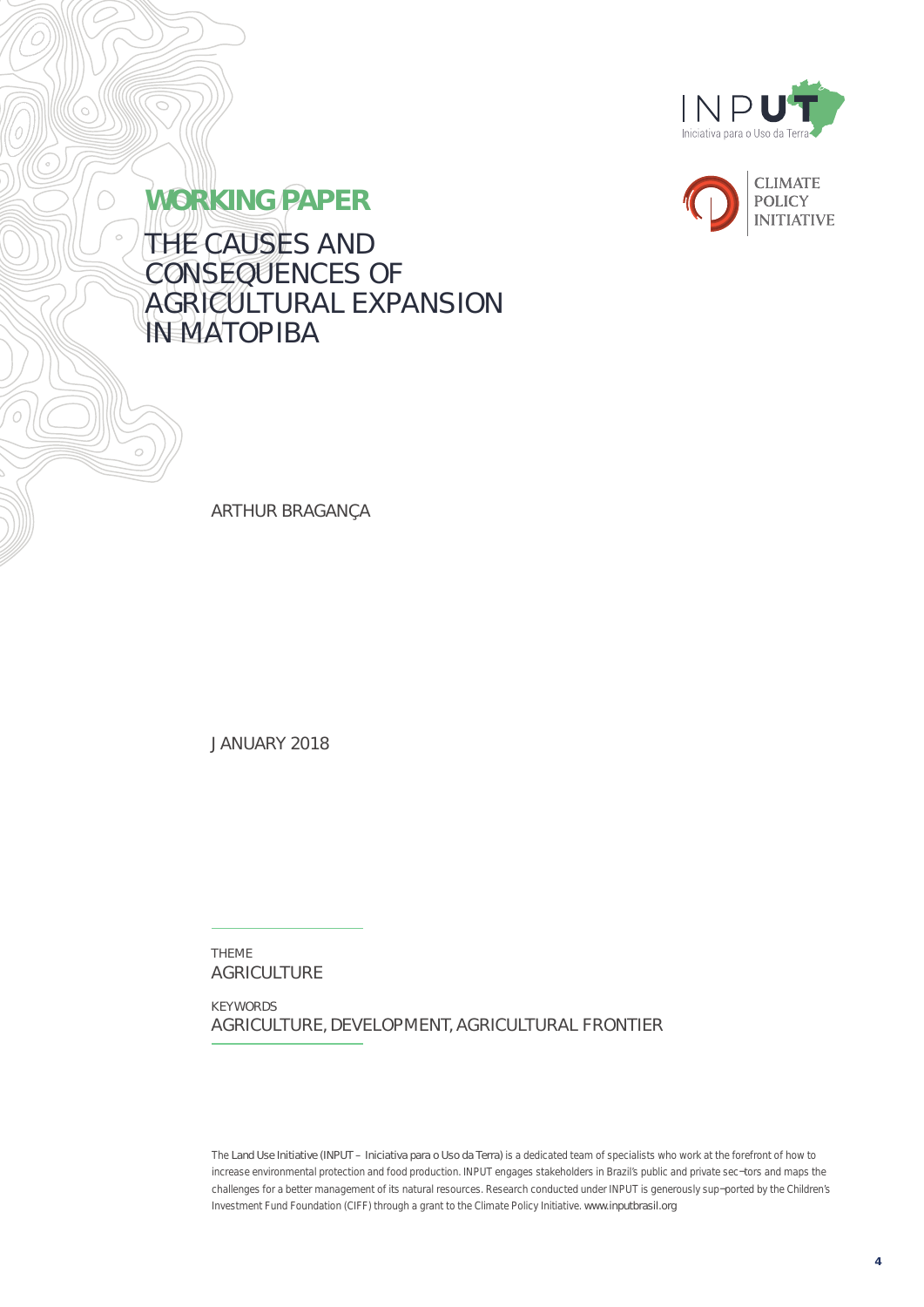# **The Economic Consequences of the Agricultural Expansion in Matopiba**<sup>∗</sup>

Arthur Bragança† PUC-Rio

January 2018

#### **Abstract**

This paper examines the consequences of the agricultural expansion in the *Matopiba* - areas from the states of Maranhão, Tocantins, Piauí and Bahia located in the Cerrado biome. Comparing municipalities from these four states located inside and outside the Cerrado biome, it finds that agricultural production evolved similarly in these groups of municipalities until the late 1990s when it started to increase faster in municipalities inside the Cerrado. The growth in agricultural production led to increases in GDP per capita and access to durable goods and basic infrastructure. Keywords: *Agriculture, Development, Agricultural Frontier*.

<sup>∗</sup> I thank Laisa Rachter for excellent comments and suggestions and the Child Investment Fund Foundation (CIFF) for generous financial support. All errors are my own.

<sup>†</sup>Department of Economics, Pontifícia Universidade Católica do Rio de Janeiro (PUC-Rio); Rua Marquês de São Vicente 225, Rio de Janeiro, RJ, 22453-900, Brazil. E-mail: arthurbraganca@puc-rio.br; and Climate Policy Initiative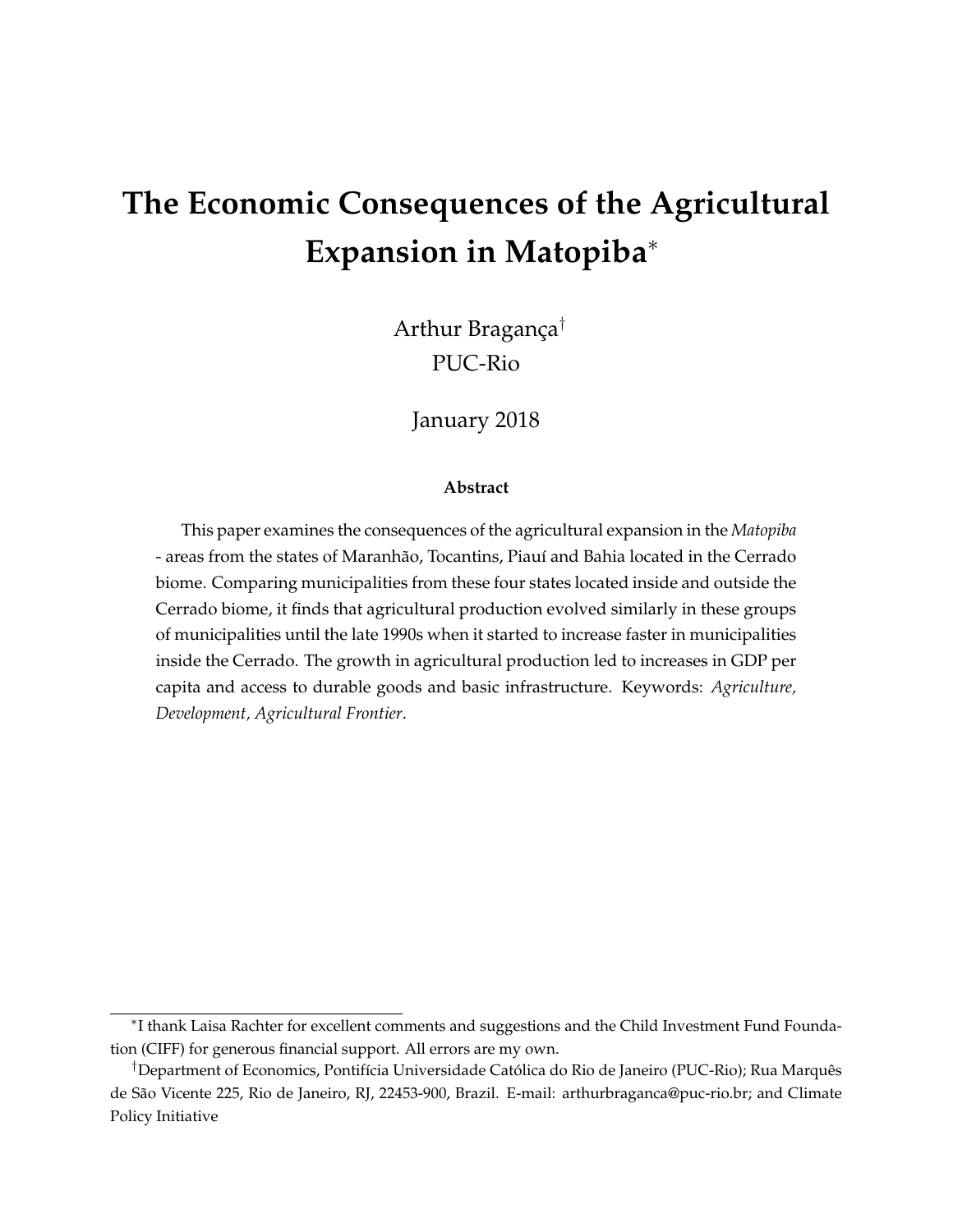# **1 Introduction**

The *Matopiba* - areas in the states of Maranhão, Tocantins, Piauí and Bahia located in the Cerrado biome - became an important agricultural frontier during the past 20 years. Agricultural expansion in this region is being driven by the expansion of soy cultivation in large-scale and mechanized farms. The production of this crop increased almost six times in the *Matopiba* during the period 1995-2012, doubling its share in the Brazilian soy production, and inducing multinational traders and seed producers to open units in the region. However, despite the magnitude of this agricultural expansion, there is no evidence of its consequences on economic development.

To fill this gap, this paper examines the consequences of the agricultural expansion in the *Matopiba*. To deal with the concern that agricultural expansion is endogenous, it compares the evolution of economic outcomes in municipalities from the states of Maranhão, Tocantins, Piauí and Bahia located inside and outside the Cerrado biome. This differencesin-differences design identifies the effects of the agricultural expansion in the *Matopiba* under the hypothesis that economic outcomes would have evolved similarly across these municipalities in the absence of the agricultural expansion.

The analysis begins by using data on agricultural outcomes to characterize the agricultural expansion. Crop cultivation and output evolved similarly across Cerrado and *non*-Cerrado municipalities until the late 1990s. Then, these outcomes started to increase faster in the Cerrado municipalities. The estimates indicates that cropland increased 3.6 percentage points more in the Cerrado municipalities while the value of agricultural production increased 140% more than in the *non*-Cerrado municipalities during the period 1999-2012.

The increase in the value of agricultural production was not only a result of cropland expansion. The evidence suggests that the crop mix changed in the period due to increases in the relative importance of soy cultivation and declines in the relative importance of rice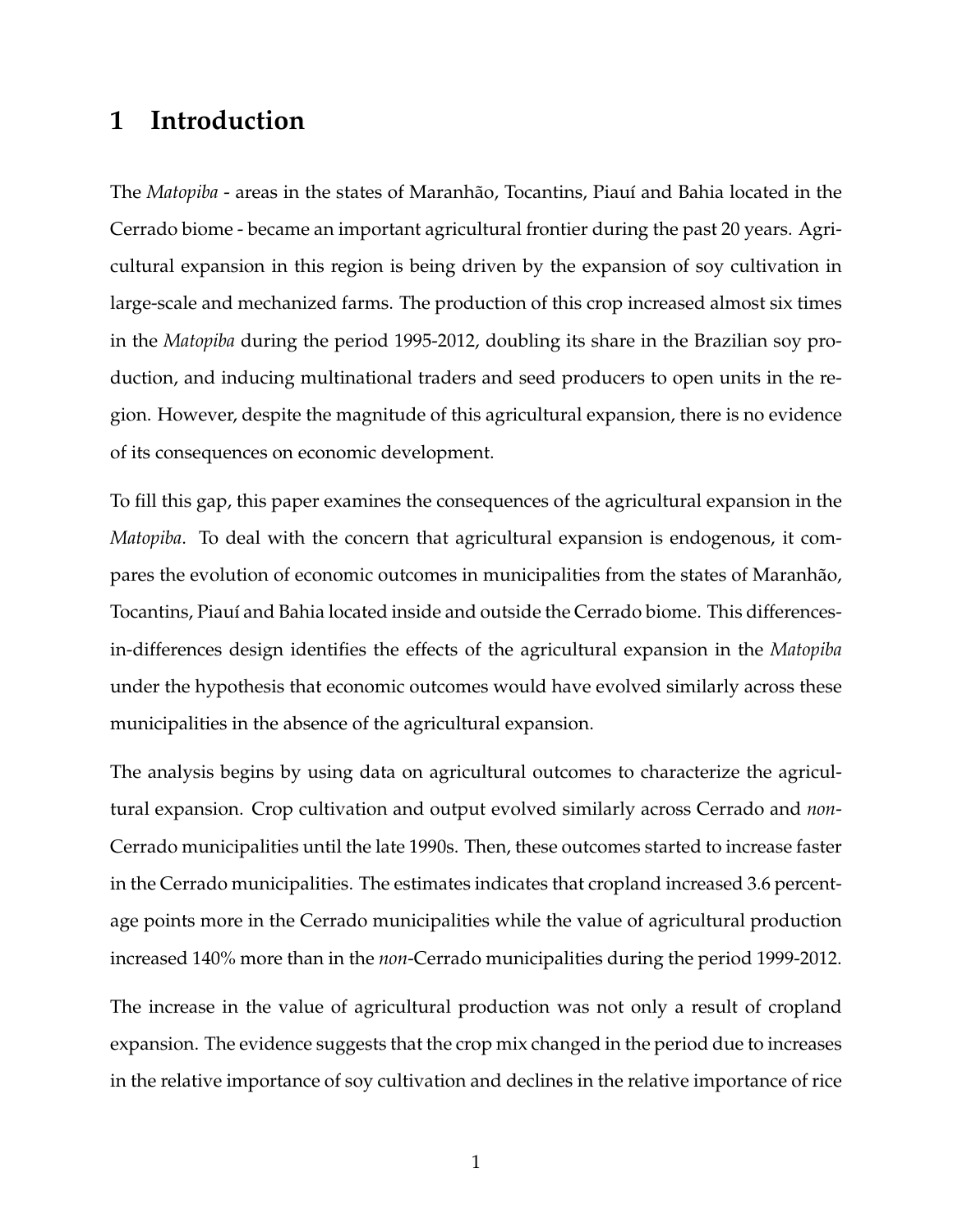cultivation. There are no significant changes in the relative importance of other products such as maize and cassava. The estimates also indicate that the expansion in cropland induced a decrease in cattle ranching in the Cerrado municipalities compared to the *non*-Cerrado ones. This reallocation highlight the impacts of the agricultural expansion on rural organization in the region.

The analysis then uses data on economic performance to investigate the consequences of these changes in agriculture on the economic performance of municipalities in the *Matopiba*. The results provide evidence that agricultural expansion positively affected the economic performance of the municipalities located in the Cerrado biome. The estimates suggest that GDP per capita grew 11% more in the Cerrado municipalities than in the *non*-Cerrado ones in the period 1999-2012. This increase is a result of a relative growth of 37% in agricultural GDP per capita and 10% in services GDP per capita. There was no effect of the agricultural expansion on the manufacturing GDP.

The increase in the services GDP highlights the existence of an important spillover of the agricultural expansion to other industries. This spillover effect is due to an expansion in local demand connected to forward and backward linkages of agricultural activities. The existence of this spillover contrasts with the evidence from Hornbeck and Keskin (2012) who find no effect of agricultural expansion on other sectors in the Ogalalla aquifer in the U.S.. The lack of effects on manufacturing contrasts with Foster and Rosenzweig (2004) who found, during the Green Revolution in India, that agricultural expansion hindered manufacturing expansion. It also contrasts with the evidence in Bustos et al. (2013) and Marden (2014), who estimate positive effects of agricultural growth on manufacturing growth in Brazil and China, respectively.

To understand whether the expansion in GDP per capita led to improvements in development outcomes, the analysis uses data from the Brazilian Population Census to investigate whether access to consumer goods and basic infrastructure changed across Cerrado and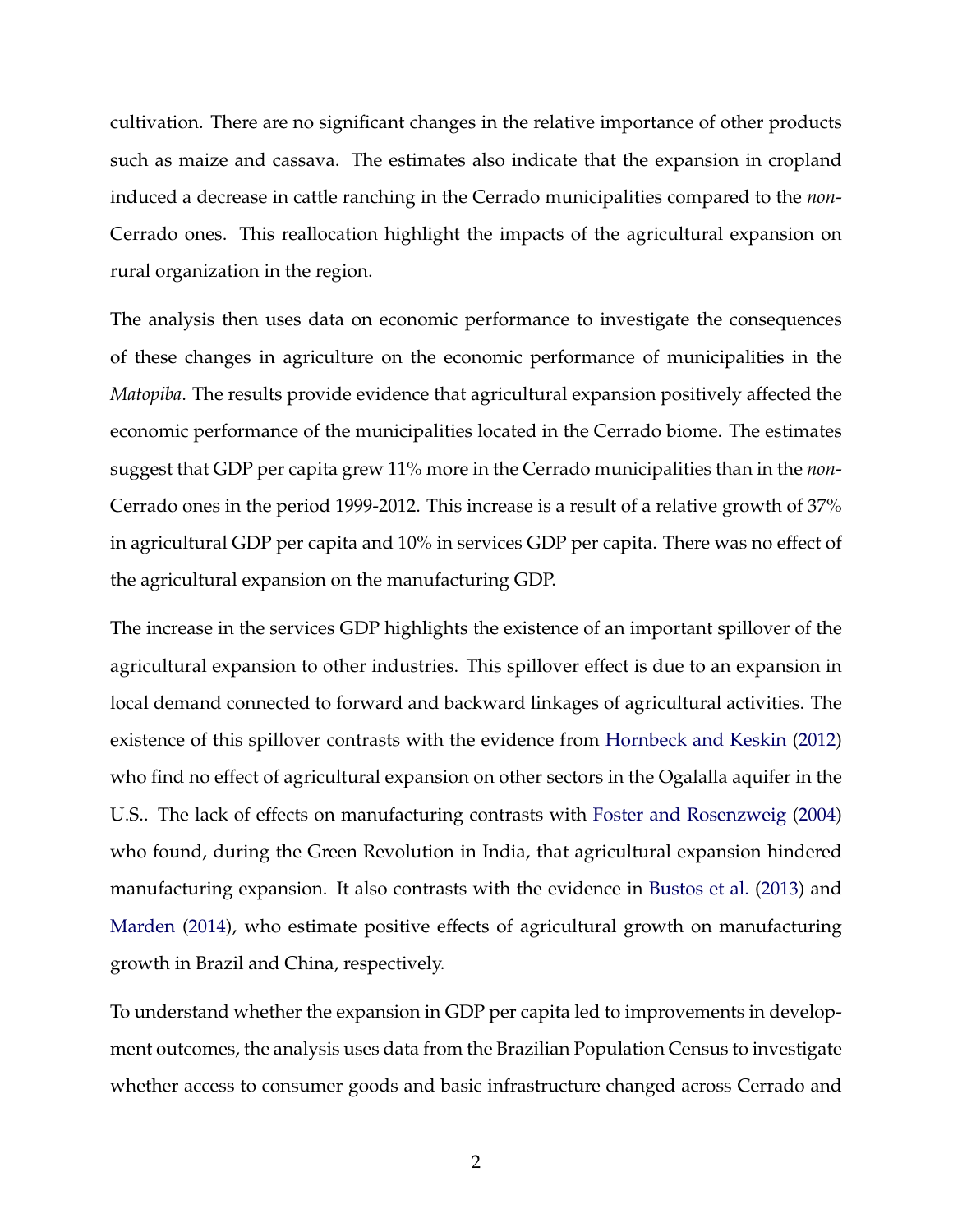*non*-Cerrado areas. The results show that the share of households with television, refrigerator, and electric power grew faster in the Cerrado municipalities than in the *non*-Cerrado ones in the period 2000-2010. However, no effect was found on the share of households with a car and on the share of households with access to water and sewage.

The census data is also used to investigate other adjustments to the agricultural expansion. No effect was found on local population and on educational outcomes. The former result indicates that migration is not a relevant issue in the region and contrasts with the experience of the occupation of other parts of the Cerrado documented by Bragança et al. (2015). The latter result indicates that the agricultural expansion neither crowds-in educational investments as in Foster and Rosenzweig (1996) nor crowds-out these investments as in Soares et al. (2012).

These results provide novel evidence of the economic consequences of agricultural expansion in the *Matopiba* region. Previous studies as Miranda et al. (2014) have focused in describing the agricultural expansion in the region and have not examined its consequences. The paper provides evidence that expansion of mechanized and large-scale agriculture leads to improvements in economic performance through direct and indirect effects. This contributes to a growing literature that discusses the transformations that affected the large agricultural frontier located north of *Brasília* since the 1960s. <sup>1</sup>

The remainder of this paper is organized in five sections. Section 2 presents a brief description of the *Matopiba* region. Section 3 presents the datasets used in the empirical analysis. Section 4 documents the expansion of agriculture in the Cerrado areas in the *Matopiba* region. Section 5 documents the impact of agricultural expansion on several economic outcomes. Section 6 presents some brief conclusions of the paper.

<sup>&</sup>lt;sup>1</sup>See Alston et al. (1996), Jepson (2006a), Jepson (2006b) and Alston et al. (2012) for descriptions of the evolution of agricultural organization in this agricultural frontier. See also Pfaff (1999), VanWey et al. (2013), Assunção and Bragança (2015) and Bragança et al. (2015) for evidence of environmental and economic consequences of the settlement of different areas of the agricultural frontier.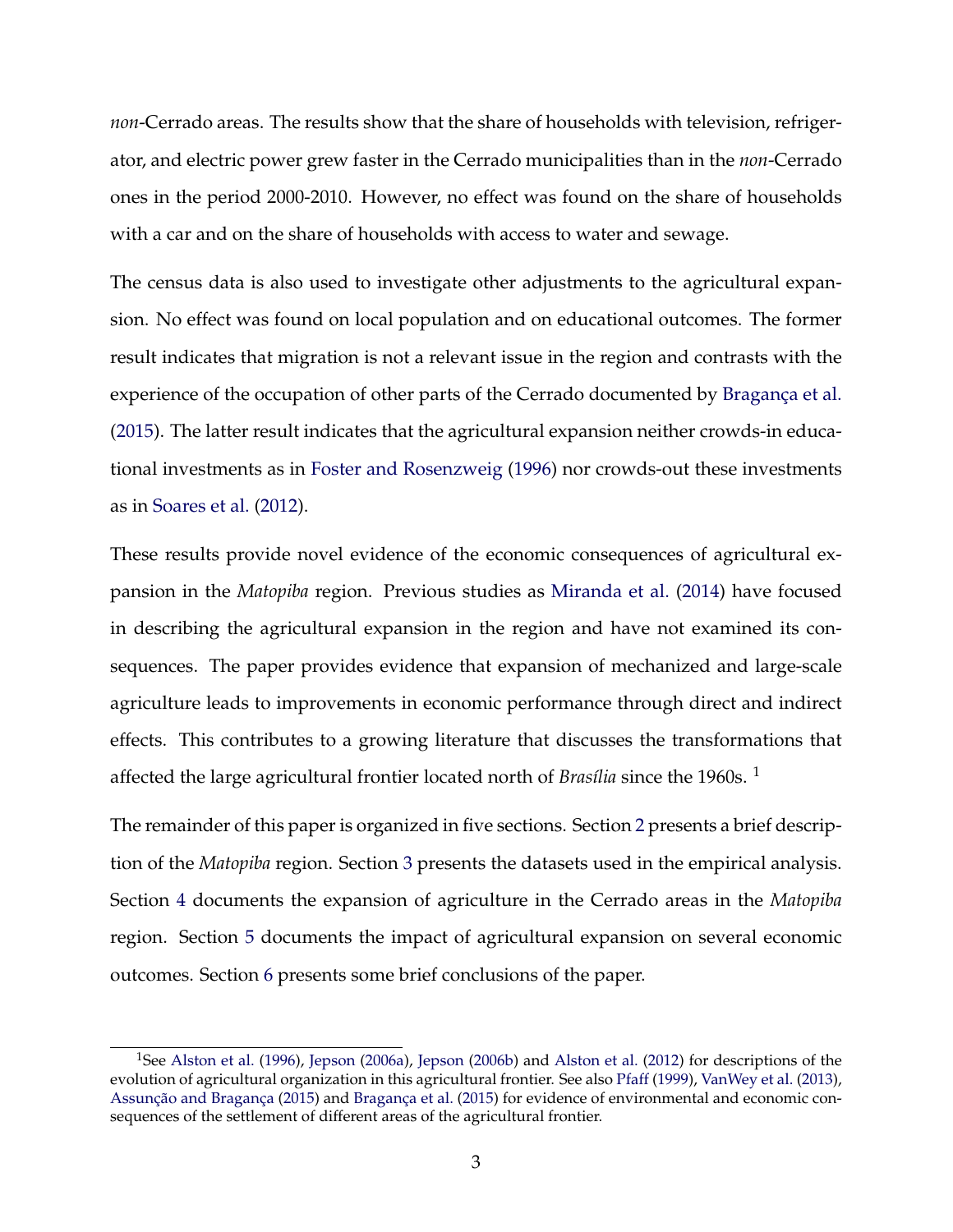## **2 Background**

EMBRAPA defines the *Matopiba* as the region located in the states of Maranhão, Tocantins, Piauí and Bahia which is covered by the Cerrado biome (Miranda et al., 2014). The expansion of soy cultivation in this region over the past two decades transformed the *Matopiba* into one of the most important agricultural frontiers in Brazil. In 2012, there were about than 2.5 millions hectares cultivated with soy in the *Matopiba*, producing more than 7 million tons of this crop and generating revenues exceeding R\$ 5.5 billion. In 1995, as a comparison, there were less than 600,000 hectares cultivated with soy, producing about 1.3 million tons of this crop and generating revenues of R\$ 600 million.

The growth of soy cultivation in the *Matopiba* observed since the late 1990s follows the growth of its cultivation in other areas of the Cerrado biome observed since the 1970s. This expansion was largely a result of technological innovations that enabled soy cultivation in tropical areas with acid and poor soils which occurred during the 1970s (Assunção and Bragança, 2015). These innovations were connected to the development of soy varieties as well as the development of better soil management techniques (Klink and Moreira, 2002). Because crop cultivation in this biome requires substantial investments in fertilizers and equipment, the expansion of crop cultivation occurs in large-scale and mechanized farms (Rezende, 2002).

The timing of the expansion of soy cultivation in the *Matopiba* seems to be connected to the large expansion in soy cultivation observed in Brazil following the devaluation of the Brazilian Real in the late 1990s (Richards et al., 2012). This expansion is thought to have reshaped economic life in the region (Lopes, 2014). It is believed that neighboring urban areas have benefited from the expansion of manufacturing and services activities with linkages to soy cultivation (Miranda et al., 2014). Furthermore, soy cultivation might also affect local economies through other channels such as migration or investments in human capital (Bragança et al., 2015). However, because soy is cultivated in large and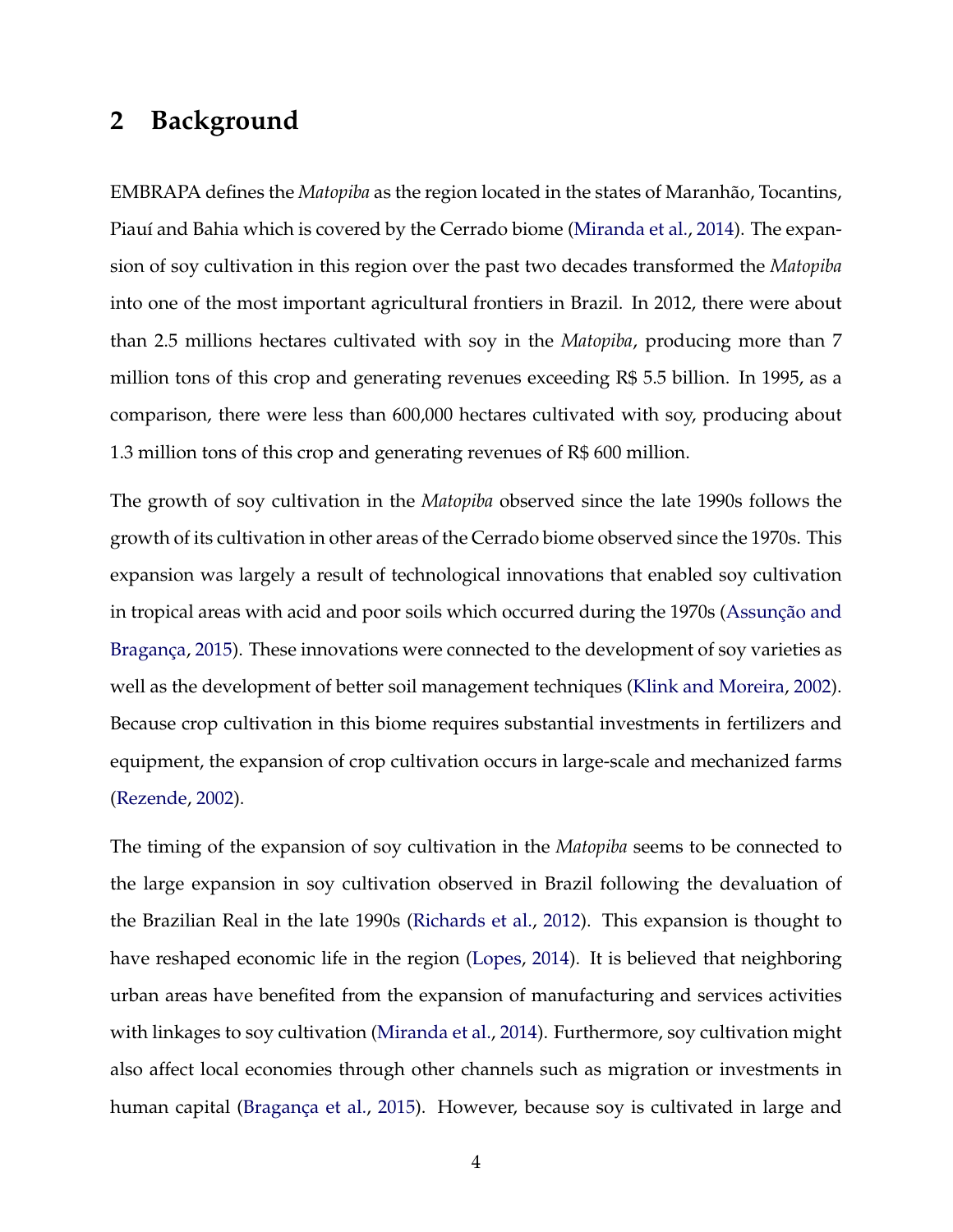heavily mechanized farms, there are concerns that the gains brought might not benefit the communities as a whole.

# **3 Data and Empirical Design**

#### **3.1 Data**

The empirical exercises from this paper use socioeconomic data from different sources. The *Pesquisa Agrícola Municipal* - a municipal assessment of agriculture in the Brazilian municipalities - provides annual information on cultivation, production and production value for the main crops cultivated in the country. We use data on land allocation and the value of crop production for the period 1995-2012 to map the evolution on agricultural outcomes in the *Matopiba* region.

The *Produto Interno Bruto Municipal* - a dataset with estimates of municipal economic performance - provides annual information on GDP from the period 1999-2012. The analysis uses measures of aggregate GDP as well as GDP in the three main industries to investigate the consequences of agricultural expansion on economic performance in the region. The *Censo Demográfico* - the Brazilian Population Census - is also used to assess the consequences of the agricultural expansion on local development. The analysis uses the census waves of 1991, 2000 and 2010 to examine the effects of agricultural expansion on consumption, infrastructure, migration, and schooling.

The empirical design tests whether these socioeconomic outcomes changed differentially in municipalities located in the Cerrado biome during the past decades. To implement this design, a biome map and a municipalities' map are combined to construct a dummy variable indicating whether more than 50% of the municipal area is in the Cerrado biome. This is the main independent variable used throughout the empirical analysis.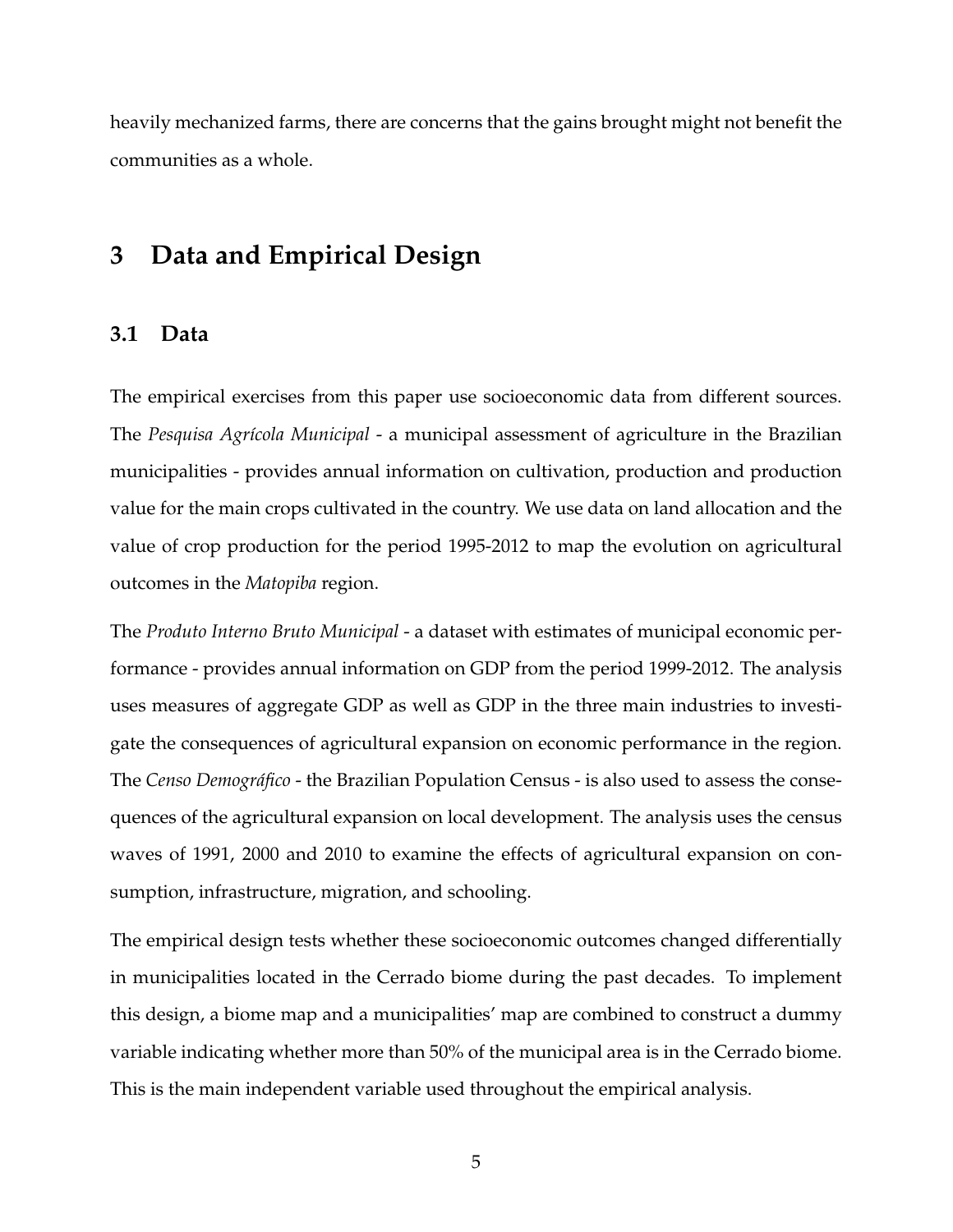Other geographic variables are used as controls in the analysis. GIS software is used to build a dataset on the average land gradient. This measure is constructed merging the elevation maps from the Shuttle Radar Topography Mission (SRTM) with a municipalities map. A dataset on average temperature and rainfall for the period 1971-2010 is created using data from the Terrestrial Air and Temperature Database Version 3.0. In addition, information on municipal latitude and longitude is collected from the IPEADATA website.

To account for border changes and the creation of municipalities, the paper uses the definition of minimum comparable areas from the Brazilian Institute of Applied Economic Research (IPEA). The minimum comparable areas make spatial units consistent over time. The estimates use a minimum comparable areas definition that makes spatial units consistent with the existing municipalities and borders from 1991. The sample is restricted to municipalities with less than 200,000 inhabitants in the initial period and with information on GDP. That leaves 665 spatial units that can be compared across periods. Throughout the paper, these minimum comparable areas are referred as municipalities. Figure 1 provides a visual illustration of the sample municipalities, emphasizing the ones inside and outside the Cerrado biome. There are 177 municipalities in the Cerrado and 488 municipalities outside the Cerrado.

## **3.2 Descriptive Statistics**

Table 1 reports descriptive statistics for the main variables used in this paper. Column 1 presents the sample mean in the initial sample period while column 2 presents the sample mean in the last sample period. Column 3 presents the increase between periods.

The table indicates that there were substantial changes in agricultural and economic development throughout the period 1995-2012. Cropland grew about one-fifth in the period whereas crop output more than tripled. Cropland expansion did not induce a reduction in cattle grazing and was connected to large shifts in land use.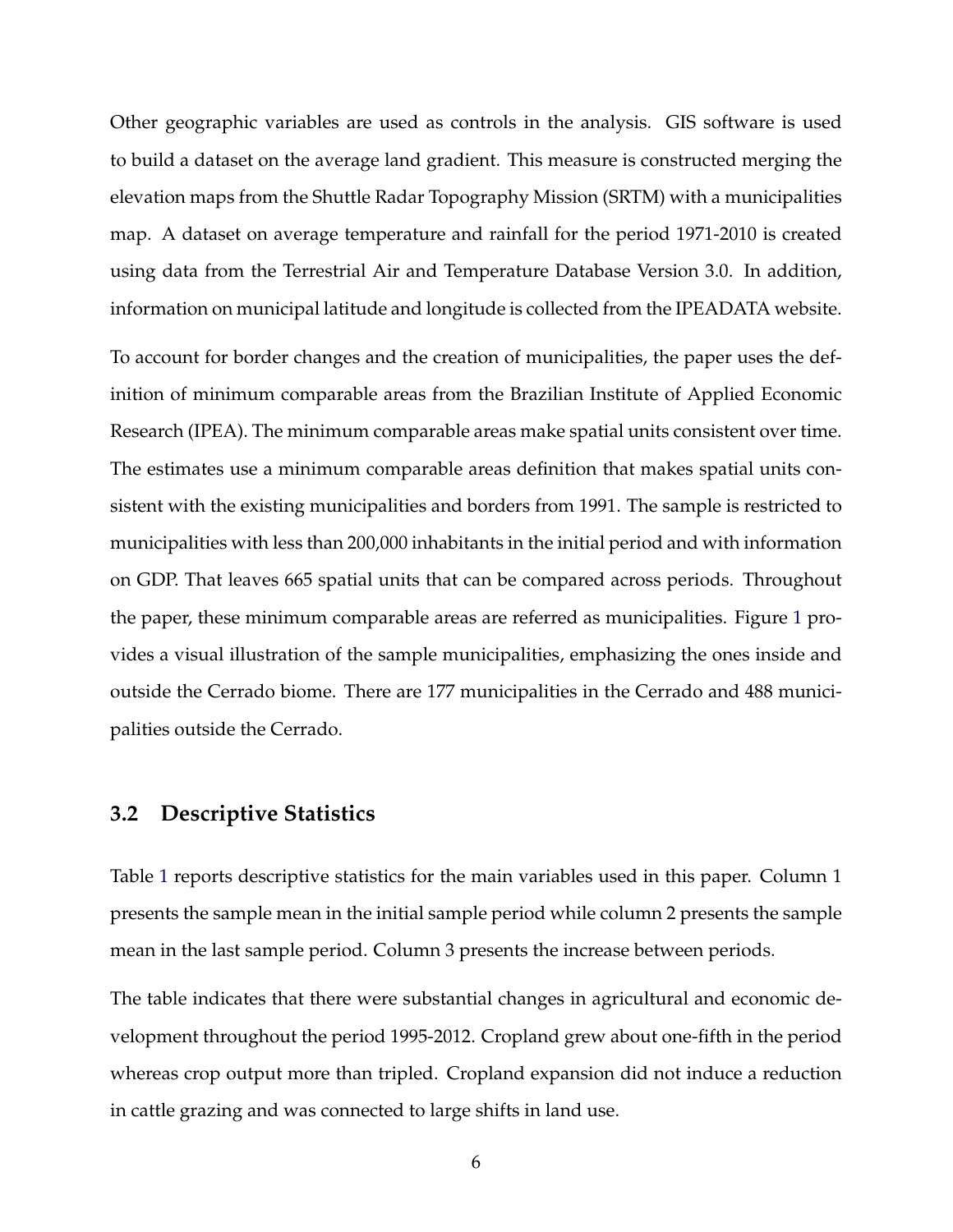GDP per capita grew more than 60% in the period 1999-2012 while population increased in about 30% in the period 1991-2010. Substantial gains in access to consumer goods, basic infrastructure and human capital also occurred in the period 1991-2010. These changes highlight the important transformations in economic development observed in these four states during the period. Our empirical design tests whether these changes were different in municipalities in the Cerrado biome.

Figure 2 provides an illustration of the different changes in agricultural outcomes within and outside the biome. It depicts the evolution of land use and agricultural outcomes in Cerrado and *non*-Cerrado municipalities. The figure provides evidence that the share of cropland and the log of agricultural output per hectare grew faster inside this biome than outside of it. This evidence indicates that agricultural expansion over the past decades was indeed concentrated in the Cerrado biome as indicated by Miranda et al. (2014).

## **3.3 Empirical Design**

Agricultural expansion is probably influenced by characteristics like access to markets, human capital or land tenure that might directly influence economic outcomes. Therefore, OLS estimates of the effects of the agricultural expansion will typically be biased. To deal with this concern, the paper compares the evolution of economic outcomes in municipalities from the states of Maranhão, Tocantins, Piauí and Bahia located inside and outside the Cerrado biome. The former group is composed by the municipalities in the *Matopiba* which were exposed to the agricultural expansion, while the latter group is composed by municipalities neighboring the *Matopiba* which were not exposed to this expansion.

This empirical design identifies the effects of the agricultural expansion in the *Matopiba* under the hypothesis that economic outcomes would have evolved similarly in Cerrado and *non*-Cerrado municipalities in the absence of the agricultural expansion. While it is impossible to test this hypothesis directly, it is possible to test whether outcomes were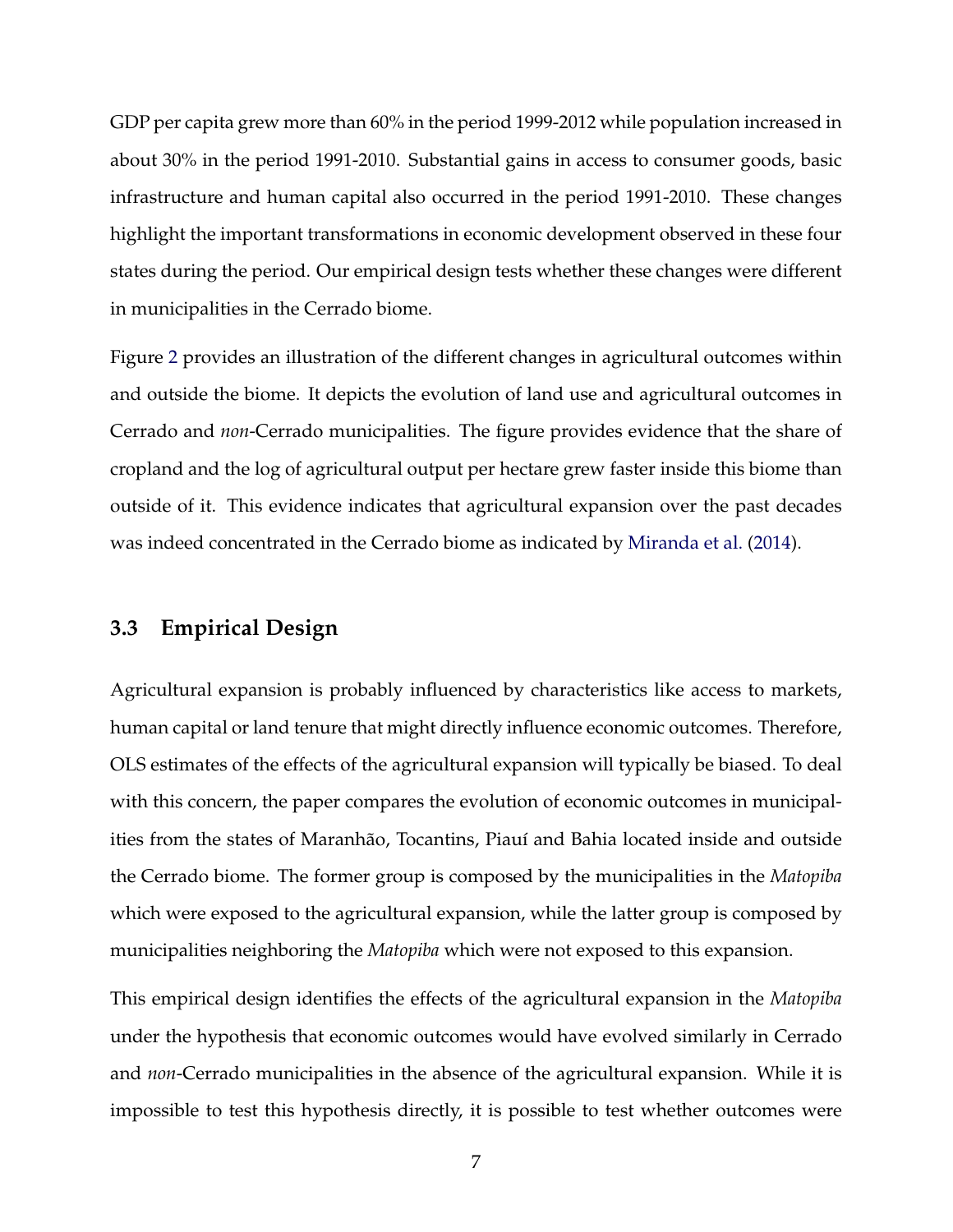evolving similarly before the agricultural expansion began in the late 1990s.

Three different specifications are used throughout the paper. The first specification uses data on agricultural outcomes from the *Pesquisa Agrícola Municipal* from 1995-2012 to characterize the agricultural expansion using the following model:

$$
y_{mt} = \beta_t C_m + \theta'_t \mathbf{X_m} + \alpha_m + \delta_{st} + \varepsilon_{mt}
$$
 (1)

in which *ymt* denotes an agricultural outcome of municipality *m* and period *t*; *C<sup>m</sup>* indicates whether the municipality *m* is in the Cerrado biome; **X<sup>m</sup>** represents a set of geographic characteristics of municipality *m* and *α<sup>m</sup>* and *δst* are municipality and state-period fixed effects. The geographic characteristics included are cubic functions of land gradient, latitude, longitude, rainfall, and temperature.

The coefficients of interest in equation (1) are the different *β<sup>t</sup>* . These coefficients represent the differential change in agricultural outcomes across municipalities located within and outside the Cerrado biome that belong to the same state and share similar geographic characteristics. The different  $\beta_t$  are expected to be zero before the agricultural expansion began and different from zero after.

The main outcomes used in estimating the model in equation (1) are total cropland (as a share of the municipal area) and the log of the value of crop production (per municipal hectare). The empirical analysis also uses the share of cropland cultivated with different agricultural products to determine whether agricultural expansion was connected to changes in the crop mix.

Coefficients are pooled in two-year periods to improve precision and facilitate the visualization of the results. All estimates are weighted using the total municipal area. This ensures estimates reflect the average effect for a hectare of municipal area. This weighting procedure is standard in the literature on agriculture (e.g., Hornbeck (2012)). Standard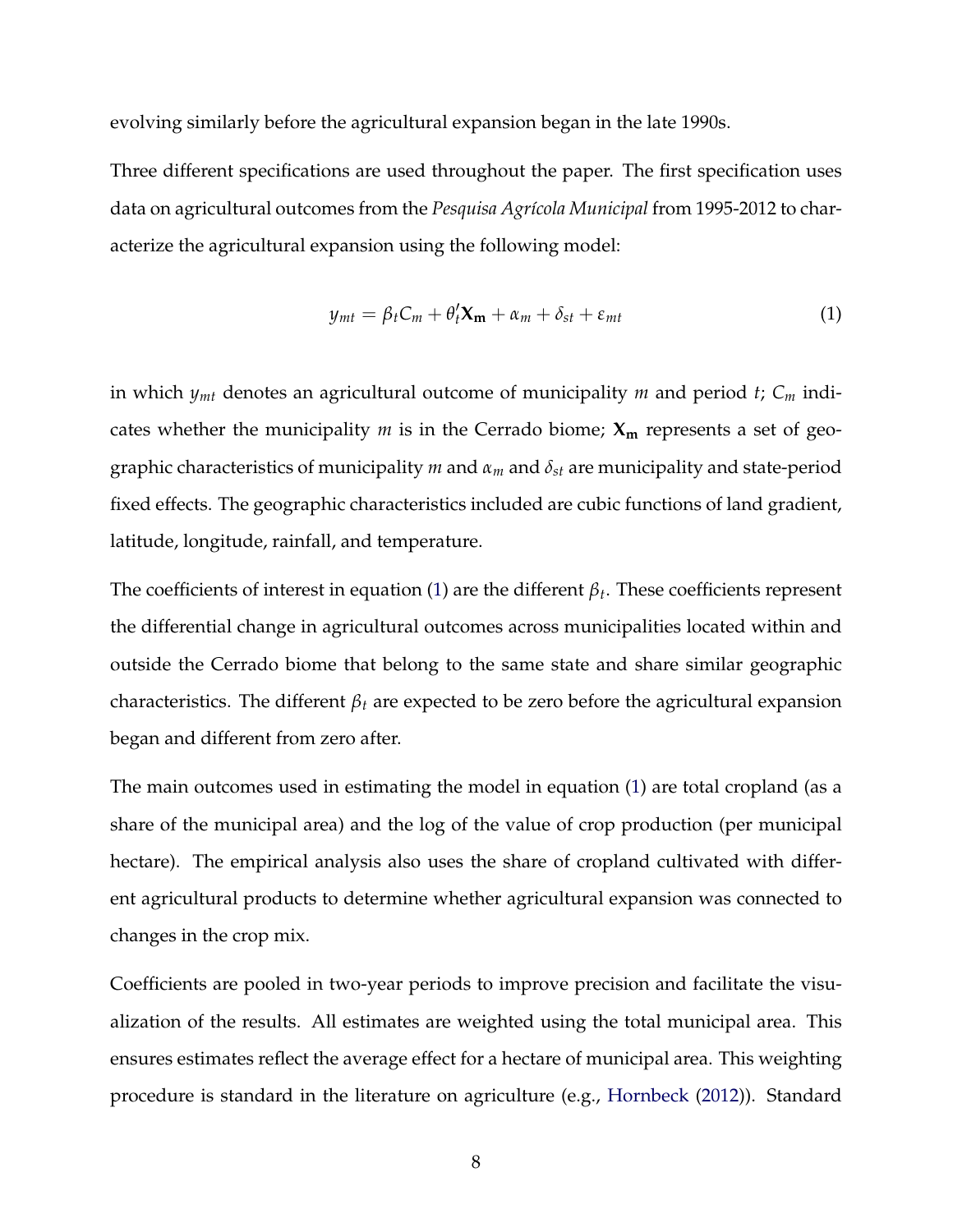errors are clustered at the municipality-level to provide confidence intervals robust to the existence of serial correlation (Bertrand et al., 2004).

The second specification uses data from the *Produto Interno Bruto Municipal* from 1999- 2012 to estimate the effects of the agricultural expansion on local GDP. This empirical specification is also based on equation (1) but uses a different time period and weights the estimates using initial population to ensure the estimates reflect the average effect for a person. This weighting procedure is again standard in the literature on agriculture (e.g., Hornbeck (2012)).

The third specification uses data from the *Censo Demográfico* from 1991, 2000 and 2010 to estimate the effects of the agricultural expansion on consumption, human capital, migration, and infrastructure using the following model:

$$
y_{mt} = \beta_{2000} C_m + \beta_{2010} C_m + \theta'_t \mathbf{X_m} + \alpha_m + \delta_{st} + \varepsilon_{mt}
$$
 (2)

Equation (2) is similar to equation (1) which is used in the previous analysis. The main difference is that there are only two coefficients of interest (*β*<sup>2000</sup> and *β*2010). The coefficient *β*<sup>2000</sup> indirectly tests the identification assumption that outcomes would have changed in a similar fashion in the absence of differential agricultural development in the Cerrado municipalities. The coefficient *β*<sub>2010</sub>, on its turn, investigates whether differential agricultural expansion generated growth in consumption, human capital, migration, and infrastructure in the municipalities located in the Cerrado biome. The estimation uses the same covariates **X<sup>m</sup>** included in the previous estimates, weights observations using the initial population to ensure the estimates reflect average effects for a person and cluster standard errors at the municipal-level to deal with serial correlation.

It is important to highlight that the empirical models outlined above identify the effects of being exposed to the agricultural expansion (i.e., being in the Cerrado municipalities). The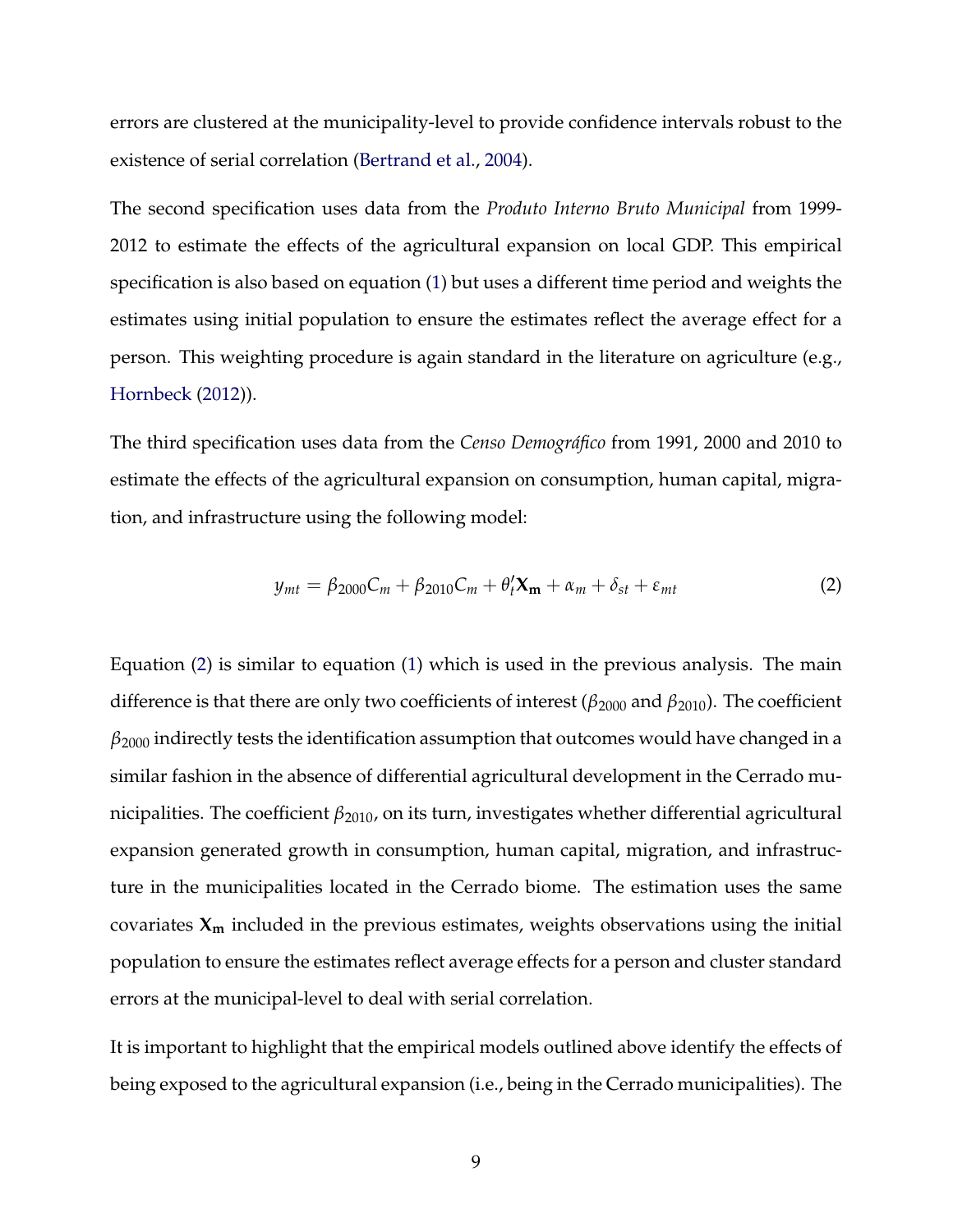estimates using agricultural outcomes can be interpreted as "first-stage" estimates, while the estimates using economic outcomes can be interpreted as "reduced-form" estimates of the effects of the agricultural expansion. It is possible to combine these estimates to obtain structural (Wald or instrumental variables) estimates of the economic effects of the agricultural expansion. Nevertheless, these estimators will be a convex combination of average causal effects on different sub-populations, making their interpretation difficult. Hence, the these estimators are mentioned only to contextualize the magnitudes of the effects found in the paper.

## **4 The Characteristics of the Agricultural Expansion**

Figure 3 presents a graphical illustration of the differential changes in crop cultivation and production observed between Cerrado and *non*-Cerrado areas over the period 1995-2012. It plots the coefficients of equation (1) using cropland as the dependent variable (Panel A) and the log of the value of crop production as the dependent variable (Panel B). Consistent with the identification hypothesis, the figure provides evidence that these variables were evolving similarly across municipalities within and outside the Cerrado biome in the beginning of the sample period. Nevertheless, agriculture starts expanding faster in municipalities in the Cerrado biome after some periods. The magnitude increases across periods, suggesting that differences between Cerrado and *non*-Cerrado municipalities are still increasing.

Table 2 presents the numerical results of the coefficients plotted in Figure 3. Column 1 reports the results for total cropland and column 2 depicts the results for the log of the value of crop production. The magnitude of the coefficients suggests that the share of cropland expanded 3.6 percentage points more in the Cerrado municipalities than in the *non*-Cerrado ones in the period 1995-2012, whereas the value of agricultural production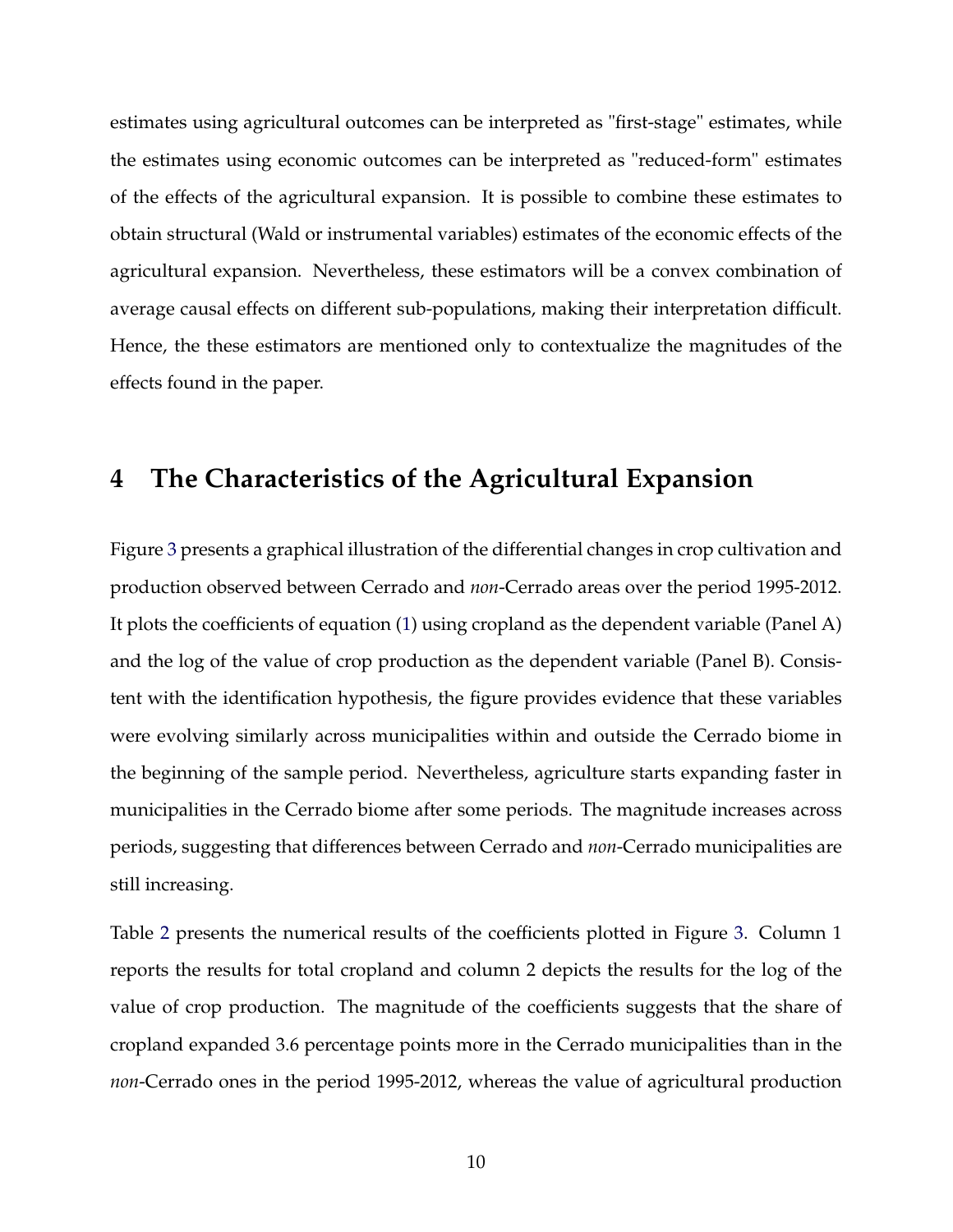increased 140% more.

The results discussed above are based on specifications using the controls described before and weighting observations using the municipal area. Appendix Table A1 estimates the differences in the evolution of agricultural outcomes between Cerrado and *non*-Cerrado municipalities using different sets of controls. The results indicate that the trends in agricultural outcomes were not equal before the late 1990s without the geographic controls, highlighting their importance for the empirical design. Appendix Table A4 estimates these differences not weighting the observations. The results are qualitatively identical to the ones obtained using weights. The only difference is the timing of the agricultural expansion. In the un-weighted regressions, the differences in agricultural outcomes between Cerrado and *non*-Cerrado municipalities only begin to be significant in the 2003-2004 while, in the weighted regressions, these differences were significant since 1999-2000.

An important aspect of understanding the estimates from Table 2 is whether the expansion in cropland is associated with changes in crop mix. In other words, was the increase in crop output the result of cropland expansion or the result of cropland expansion and changes in the structure of agriculture? To investigate this issue, equation (1) was reestimated using the share of cropland cultivated with different agricultural products as the dependent variables.

Figure 4 presents a graphical depiction of these results. Panel (A) provides evidence that the relative importance of soy cultivation increased in the Cerrado municipalities in the 2000s. Panel (B) indicates that the relative importance of maize production did not change in the period. Panel (C) points out that the relative importance of rice cultivation decreased in the Cerrado municipalities in the 2000s. Panel (D) points out similar results for cassava. However, the coefficients are not significant for most periods.

Table 3 presents the numerical results of the estimates from the previous figure. The magnitude of the change in crop mix is substantial. Column 1 suggests that the share of crop-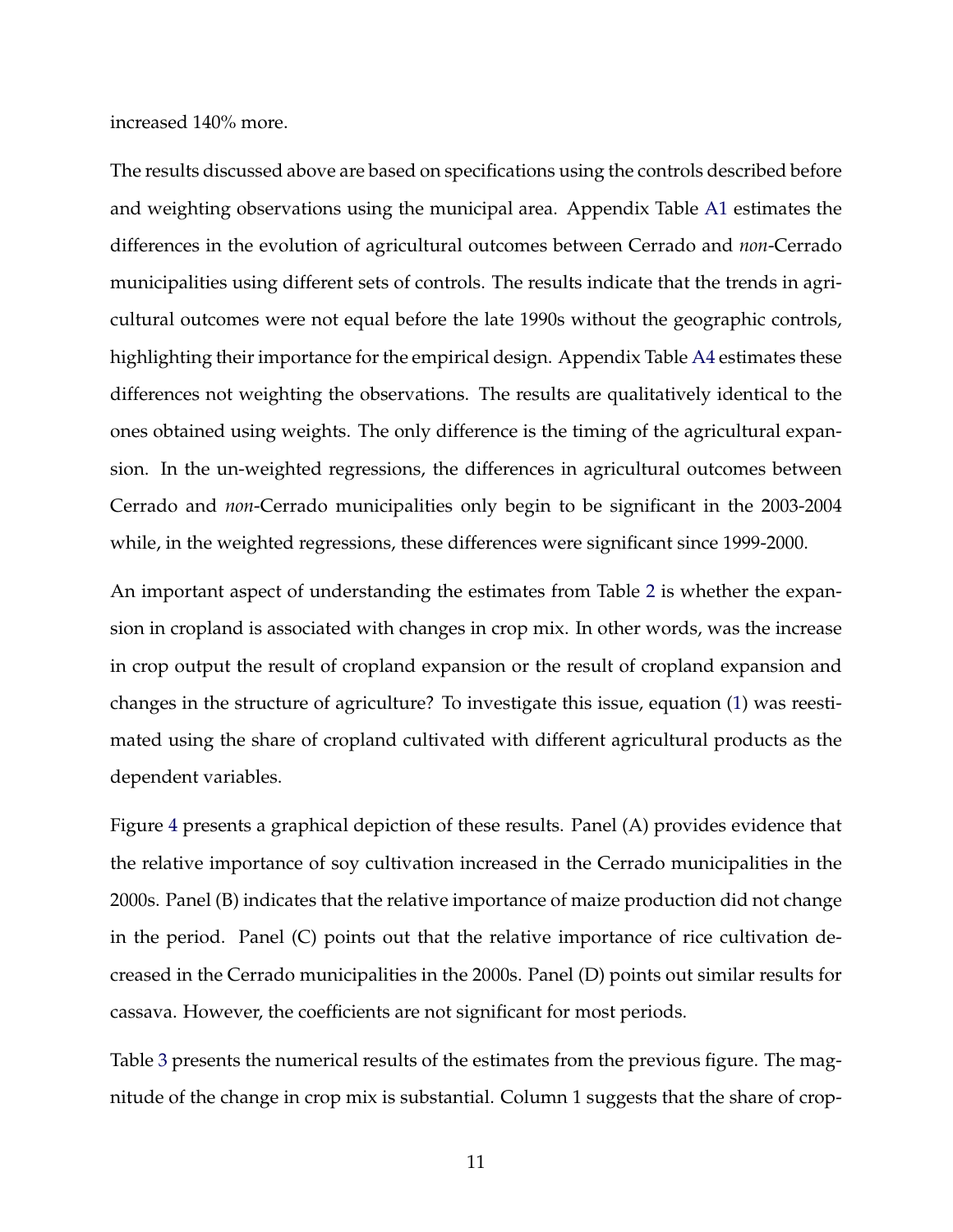land cultivated with soy grew 18 percentage points more in Cerrado municipalities while column 3 suggests that the share of cropland cultivated with rice fell almost 12 percentage points in these municipalities. These results support the idea that changes in crop mix accompanied the expansion in cropland. This table also provides evidence that the expansion in cropland had little effect on cattle ranching. Column 5 provides evidence that there is no significant differential change in the number of cattle per municipal area for all but one sample period. This result suggests that declines in cattle ranching do not offset the expansion in crop output.

# **5 The Consequences of the Agricultural Expansion**

### **5.1 Economic Performance**

Figure 5 provides a graphical illustration of the effects of the agricultural expansion on GDP. Panel (A) provides evidence of large increases in agricultural GDP per capita in Cerrado municipalities compared to *non*-Cerrado ones during the sample period. Panel (B) indicates that the expansion in agricultural GDP per capita neither crowds-out nor crowds-in manufacturing GDP per capita, while Panel (C) indicates that it crowds-in services GDP per capita. Panel (D) provides evidence that the direct effect of agricultural expansion on agricultural GDP and its indirect effect on services GDP generated increases in total GDP per capita in the Cerrado biome.

Table 4 provides the numerical results of the estimates presented in Figure 5. Column 1 indicates that agricultural GDP increased about 37% (0.316 log points) more in Cerrado municipalities compared to *non*-Cerrado ones over the period 1999-2012. This impact increases through time with the difference between municipalities within and outside the biome increasing six-fold from 2001-2002 to 2011-2012.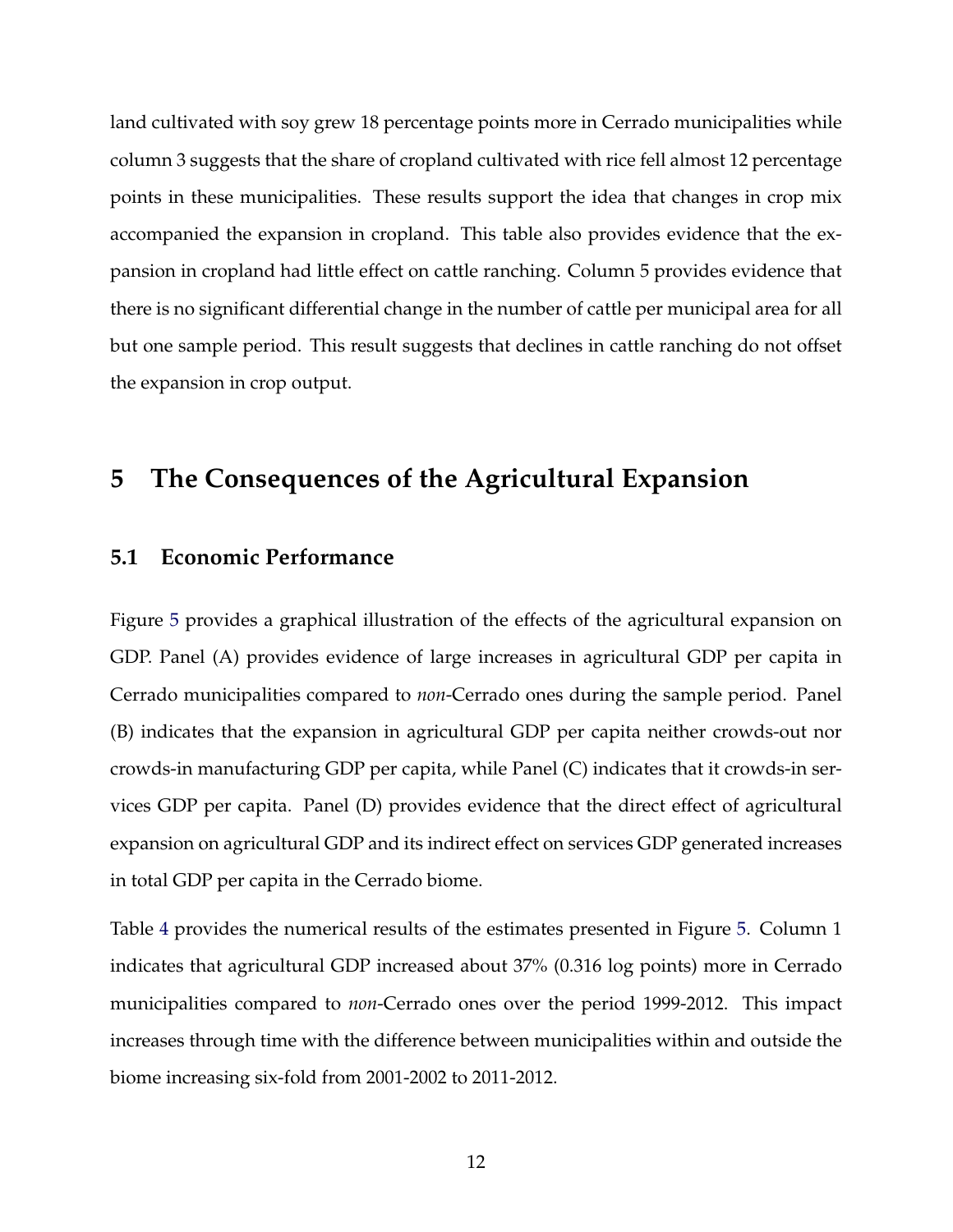Columns 2 and 3 provide evidence of the spillover effects esteeming of the agricultural expansion on other economic sectors. Point estimates are positive in both columns and indicate a differential increase of about 10% in the municipalities in the biome in relation to municipalities outside the biome over the period both in manufacturing and services GDP during the period 1999-2012. These differences are not significant for manufacturing GDP (column 2) but are significant for services GDP (column 3). These findings can be interpreted as evidence that agricultural expansion increases local demand either through backward or forward linkages. Sorting out these interpretations consists in an important agenda for future research.

Column 4 provides evidence that the total GDP per capita increased faster in Cerrado municipalities than *non*-Cerrado ones over the period 1999-2012. The difference increases over the period, reaching 11% (0.107 log points) at the end of the sample period.

The results reported in Table 4 are based on specifications using the controls described before and weighting observations using the municipal population in 1996. Appendix Table A2 reestimates the regressions from this table using different sets of controls. The effects of the agricultural expansion on GDP reported in this table do not increase over time as the effects reported in Table 4 - highlighting the importance of the geographic controls included in the preferred specifications. However, the point estimates for the last period are broadly comparable between both specifications. Appendix Table A5 reestimates the regressions from Table 4 without weights. The results are qualitatively identical from the ones obtained using population weights.

### **5.2 Consumption and Infrastructure**

An important question is whether improvements in economic performance induced improvements in overall quality of life across the *Matopiba* region. This issue is investigated by estimating equation (2) for six different outcomes: share of households with a televi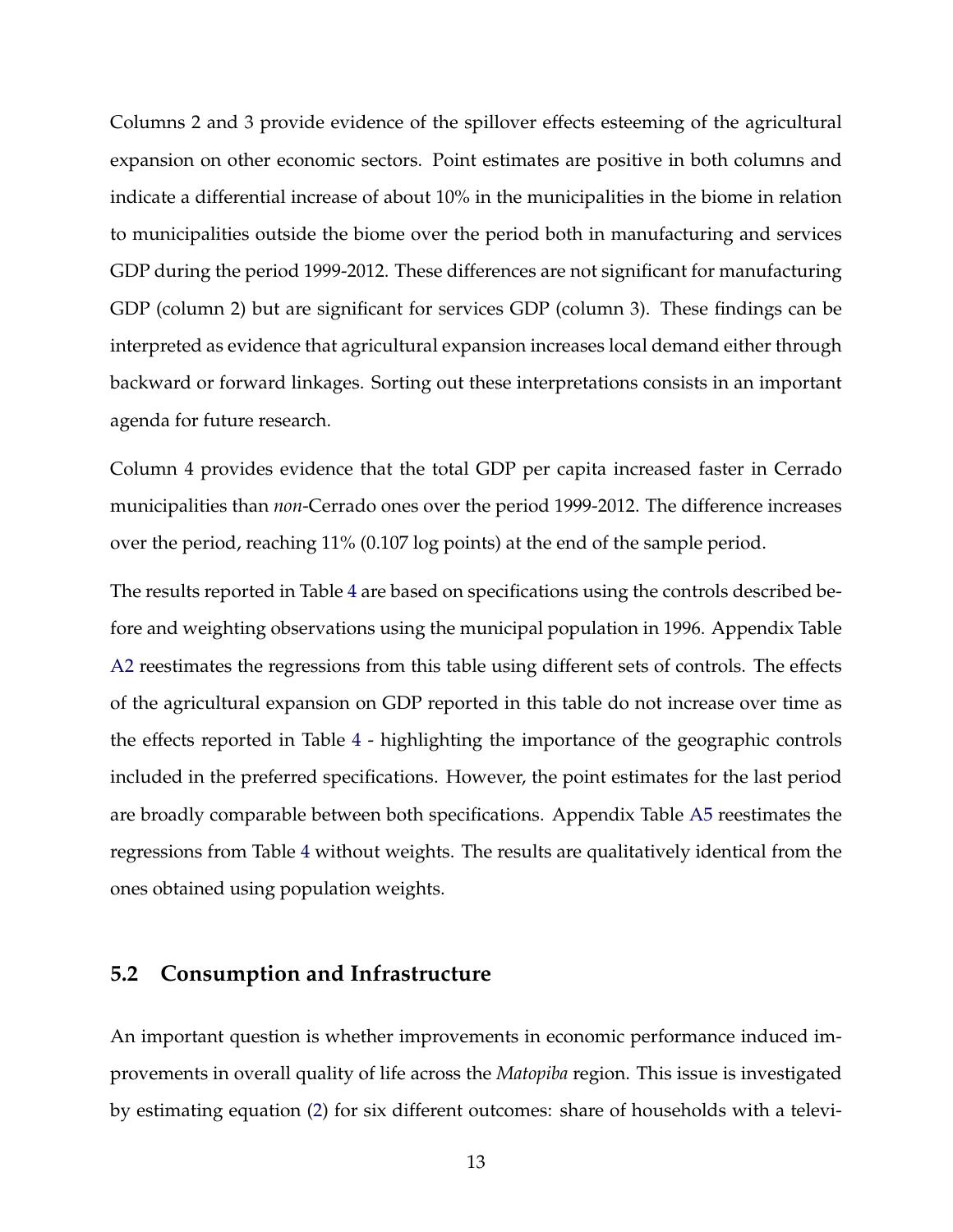sion, share of household with a fridge, share of households with a car, share of households with electricity, share of households with tapped water, and share of household with adequate sewage. The former three outcomes represent access to durable consumer goods while the latter three outcomes represent access to infrastructure.

Table 5 reports the estimates for the six outcomes described above. Changes in the outcomes were similar in Cerrado and *non*-Cerrado municipalities over the period 1991-2000 which is consistent with the identification assumption. But access to television, refrigerator, and electricity grow differentially in Cerrado in comparison to *non*-Cerrado municipalities over the period 2000-2010. No differential change was found in the share of households with cars, tapped water, and adequate sewage.

The share of households with a television increases 5.2 percentage points faster in municipalities within the biome in relation to municipalities outside it. The effect is 4.3 percentage points for the share of households with electricity and 7.3 percentage points for the share of households with electric power. The mean of these three variables was, respectively, 0.53, 0.46 and 0.69 in 2000. Hence, the estimates indicate an increase in these outcomes close to 10% for all three variables.

It is also possible to use the coefficients to calculate the percentage of the expansion in access to goods observed in the sample period which was due to agricultural expansion. This provides an alternative method to calculate the magnitude of the estimates. In the period 2000-2010, agricultural expansion accounts for 17% of the expansion in access to television, 12% of the expansion in access to fridge and 31% of the expansion in access to electricity.

To interpret these magnitudes it also is useful to compare them with the effect on agricultural expansion. This provides a "Wald" estimator of the effect of agricultural expansion on access to goods. The ratio between the Cerrado's effect on access to goods and this effect on crop output provides elasticities of agricultural expansion on these variables. The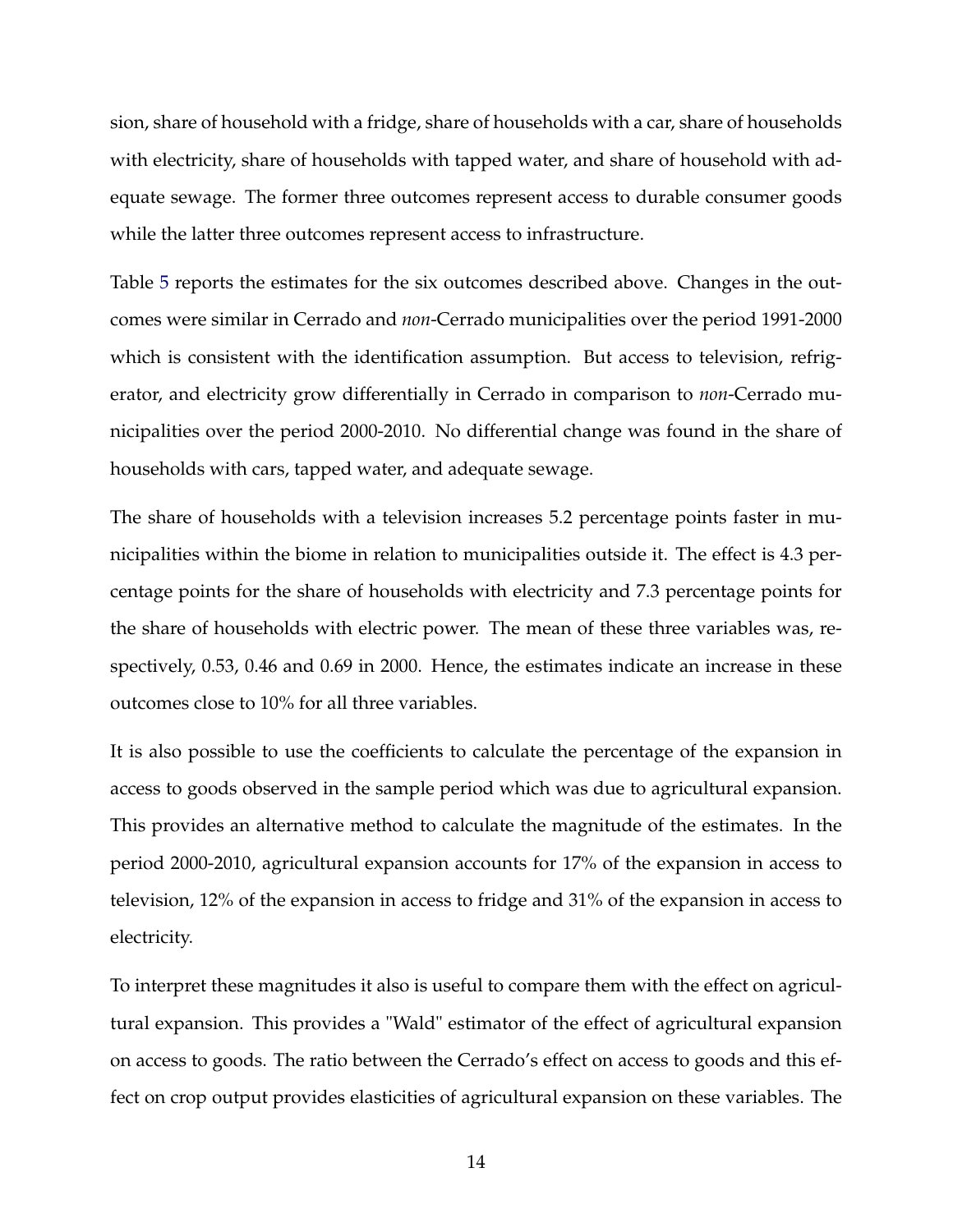previous results indicate that crop output more than doubled in Cerrado municipalities in comparison to *non*-Cerrado ones over the period 2000-2010. Using this estimate, we calculate elasticities of .090 for access to television, .086 for access to refrigerator and .097 for access to electricity.

The results reported in Table 5 are based on specifications using the controls described before and weighting observations using the municipal population in 1991. Appendix Table A3 reestimates the regressions from this table using different sets of controls. It provides evidence that these geographic controls are essential to ensure the evolution of consumption and infrastructure was comparable in municipalities inside and outside the Cerrado biome before the agricultural expansion began. Appendix Table A6 reestimates the regressions from Table 5 without weights. The results are broadly consistent from the ones obtained using population weights and indicate positive effects on access to TV, fridge and electricity and no effects on access to car, water and sewage. The only differences are that the coefficients are about 30-40% smaller than the ones obtained with weights and that the effects on electricity cease to be significant at the usual levels  $(p$ -value = 0.13).

## **5.3 Population and Human Capital**

The expansion of the local economies observed as a consequence of the agricultural expansion might shift the spatial equilibrium and increase local population (Roback, 1982). This expansion might also decrease investments in schooling by increasing the opportunity cost of schooling (e.g., Soares et al. (2012)) or increase these investments by relaxing credit constraints (e.g., Edmonds (2006)) or increasing the returns to skill (e.g., Foster and Rosenzweig (1996)). Table 6 whether these mechanisms were important in the context of the agricultural expansion in the *Matopiba*.

Columns 1-3 report the effects of the agricultural expansion on population. Column 1 uses the log of population as the dependent variable, column 2 the log of rural population, and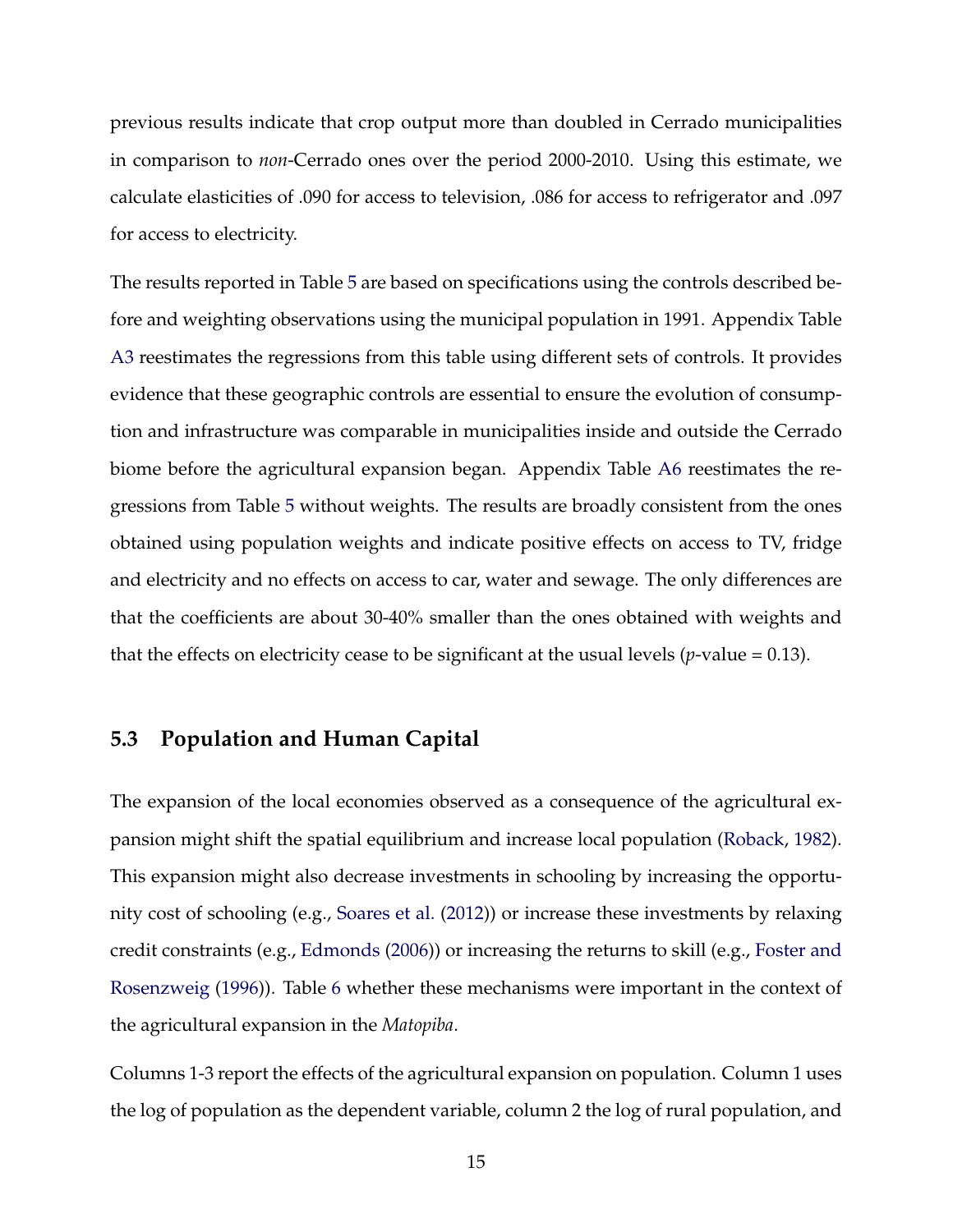column 3 the log of urban population. There is no differential change between Cerrado and *non*-Cerrado municipalities in none of these outcomes. This contrasts with findings for the U.S. indicating that agricultural expansion induces in-migration while declines induce out-migration in the U.S. both in the short and the long term (Lange et al., 2009; Hornbeck, 2012; Feng et al., 2012). One possible explanation is that migration costs are more relevant in the *Matopiba*, thereby reducing workers' mobility.

Columns 4-5 report the effects of the agricultural expansion on schooling. Column 4 uses school enrollment as the dependent variable while column 5 uses the share of adults with 8 or more years of schooling. There is no differential change between Cerrado and *non*-Cerrado municipalities on these indicators. This contrasts with the findings indicating that the agricultural expansion in Central Brazil during the 1970s and 1980s increased schooling (Bragança et al., 2015). One possible explanation is that crop cultivation in the Cerrado in the 1970s and 1980s required more experimentation and, therefore, increased more the demand for human capital. Another possibility is that increases in the demand for human capital are completely compensated by increases in the opportunity cost of schooling. Sorting out these interpretations consists in an important agenda for future research.

## **6 Conclusion**

Large-scale and mechanized agriculture grew fast in the Cerrado areas of the states of Maranhão, Tocantins, Piauí, and Bahia (*Matopiba*) since the late 1990s. This paper examines the economic consequences of this agricultural expansion exploring a comparison between these municipalities and neighboring municipalities outside the Cerrado biome. It begins by using data on agriculture to show that the share of cropland expanded 3.6 percentage points more while the value of agricultural production increased 140% more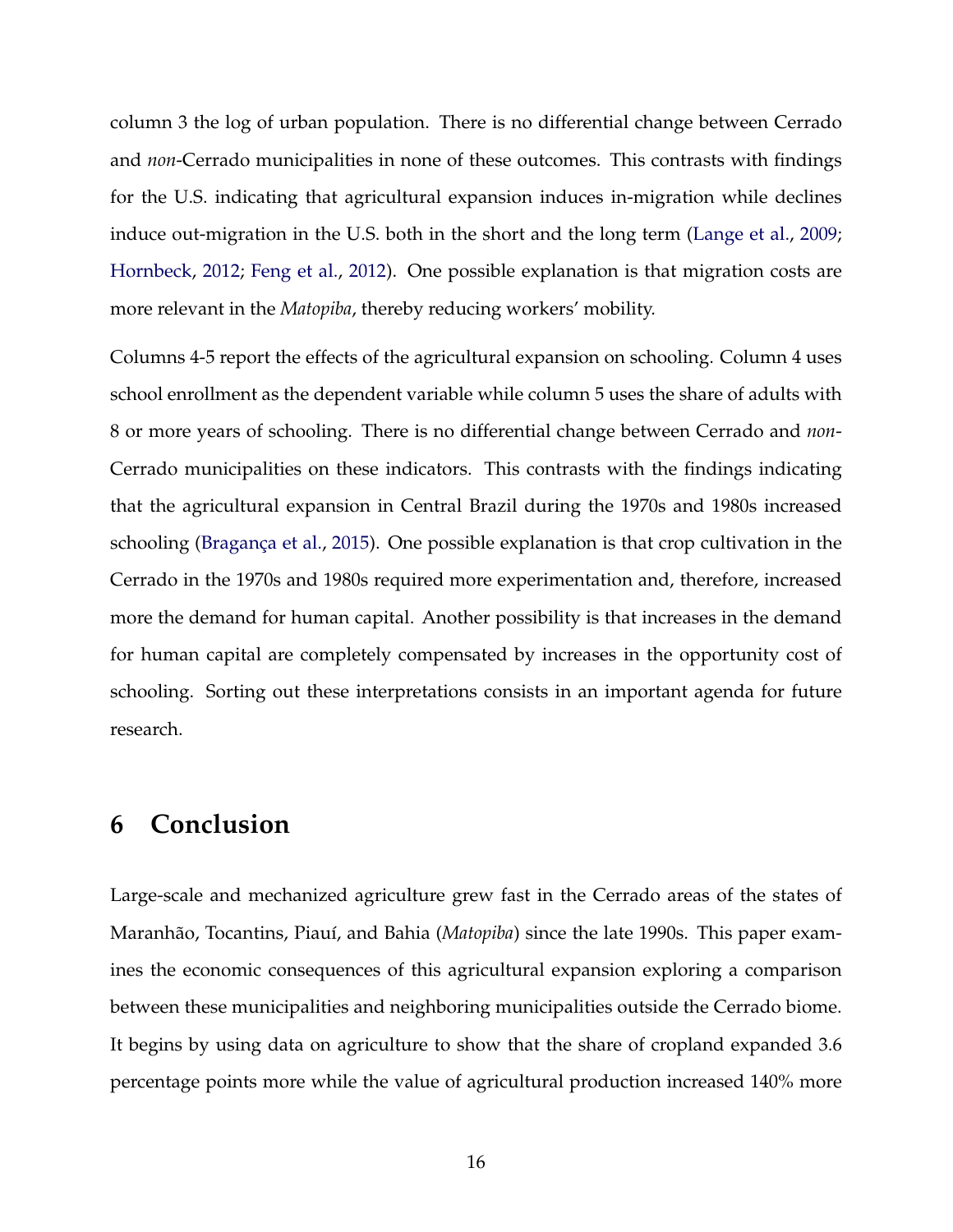in the Cerrado municipalities than in the *non*-Cerrado ones in the period 1999-2012. This data also indicates a substantial shift in land allocation from rice and cassava to soy.

It then uses data on economic outcomes to document the impact of this expansion in agricultural activities on local economies. The results indicate that agricultural expansion led to a 10% increase in GDP per capita due to direct effects on the agricultural sector and indirect effects on the services sector. Agricultural GDP per capita increased about 37% (0.316 log points) more while services GDP per capita increased about 10% (0.094 log points) more in Cerrado municipalities compared to *non*-Cerrado ones over the period 1999-2012. Cerrado municipalities also experienced larger gains in access to durable consumer goods such as TV and refrigerator and to basic infrastructure such as electricity. Nevertheless, these municipalities did not experience differential changes in migration and human capital investments.

These findings suggest that the technological changes that enabled large-scale agriculture in Cerrado soils continue to exert an important influence on the geographic variation in agricultural expansion in Brazil.<sup>2</sup> The evidence presented in this paper also indicates that export-oriented agriculture generates sizeable economic benefits. The increase in the cultivation of modern crops more than compensates the decrease in cultivation of traditional crops and leads to a overall expansion of agricultural GDP. This expansion neither crowds-out expansion in other industries as some theories predict (e.g.: see Foster and Rosenzweig (2004)) nor benefits only a negligible number of few farmers as some observers fear.

Understanding the technological, institutional and cultural factors that shape the impact of agricultural expansion on economic development is an important avenue for future research. However, this paper suggests that expansion in large-scale and mechanized agriculture has the potential to increase economic development at least in some contexts.

<sup>2</sup>Bragança et al. (2015) and Assunção and Bragança (2015) discuss and evaluate the technological changes that enabled large-scale agriculture in the Cerrado biome.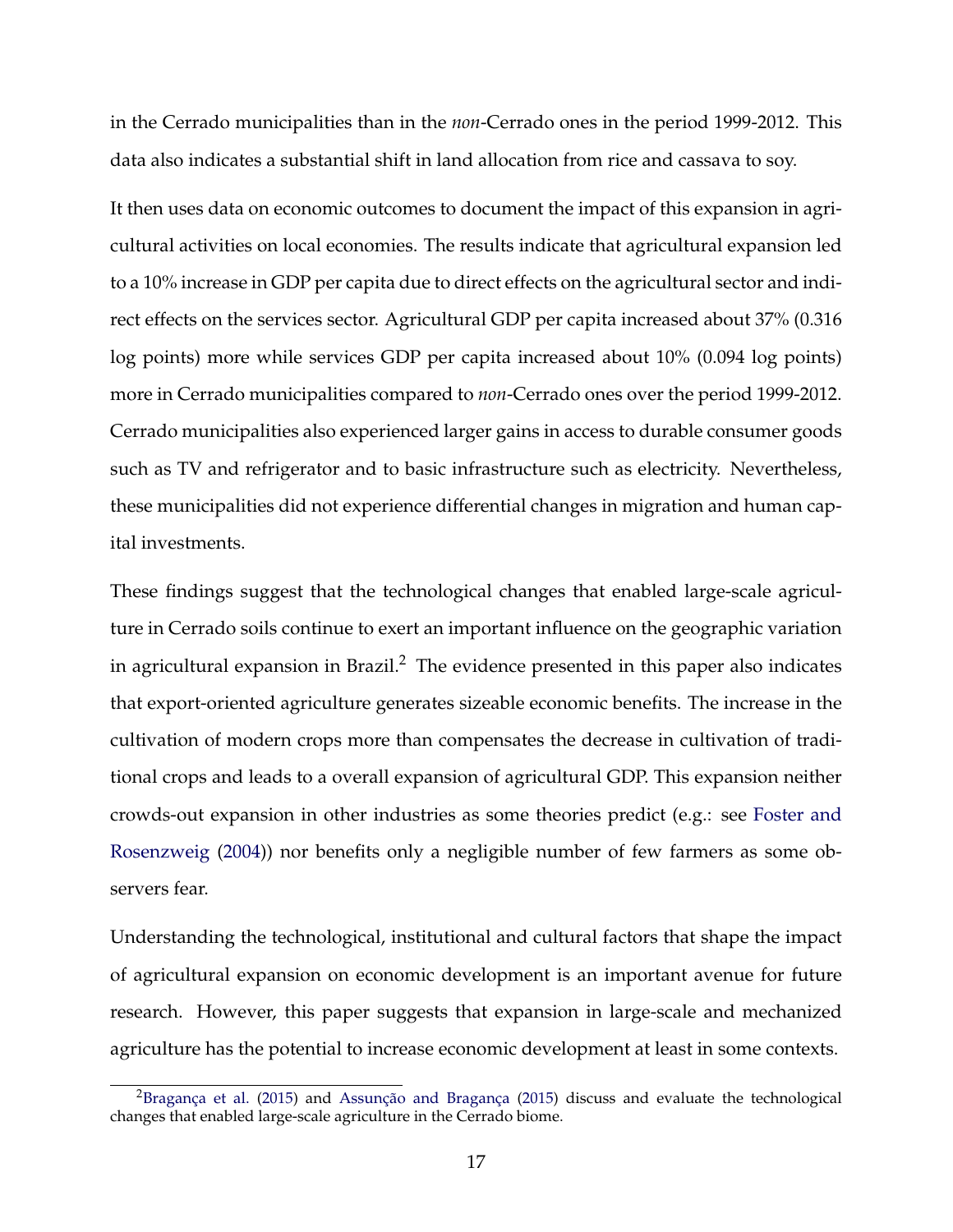# **References**

- Alston, L., Harris, E., and Mueller, B. (2012). The development of property rights on frontiers: Endowments, norms and politics. *The Journal of Economic History*, 72(3):741– 770.
- Alston, L. J., Libecap, G. D., and Schneider, R. (1996). The determinants and impact of property rights: land titles on the brazilian frontier. *Journal of Law, Economics, and Organization*, 12(1):25–61.
- Assunção, J. and Bragança, A. (2015). Does technical change in agriculture increase deforestation? evidence from the brazilian soybean revolution. *Working Paper*.
- Bertrand, M., Duflo, E., and Mullainathan, S. (2004). How much should we trust differences-in-differences estimates? *The Quarterly Journal of Economics*, 119(1):249–275.
- Bragança, A., Assunção, J., and Ferraz, C. (2015). Technological change and labor selection in agriculture: Evidence from the brazilian soybean revolution. *Working Paper*.
- Bustos, P., Caprettini, B., and Ponticelli, J. (2013). Agricultural productivity and structural transformation: Evidence from brazil. Working Paper.
- Edmonds, E. V. (2006). Child labor and schooling responses to anticipated income in south africa. *Journal of development Economics*, 81(2):386–414.
- Feng, S., Oppenheimer, M., and Schlenker, W. (2012). Climate change, crop yields, and internal migration in the united states. Technical report, National Bureau of Economic Research.
- Foster, A. and Rosenzweig, M. (1996). Technical change and human capital returns and investments: Evidence from the green revolution. *American Economic Review*, 86(4):931– 953.
- Foster, A. and Rosenzweig, M. (2004). Agricultural productivity growth, rural economic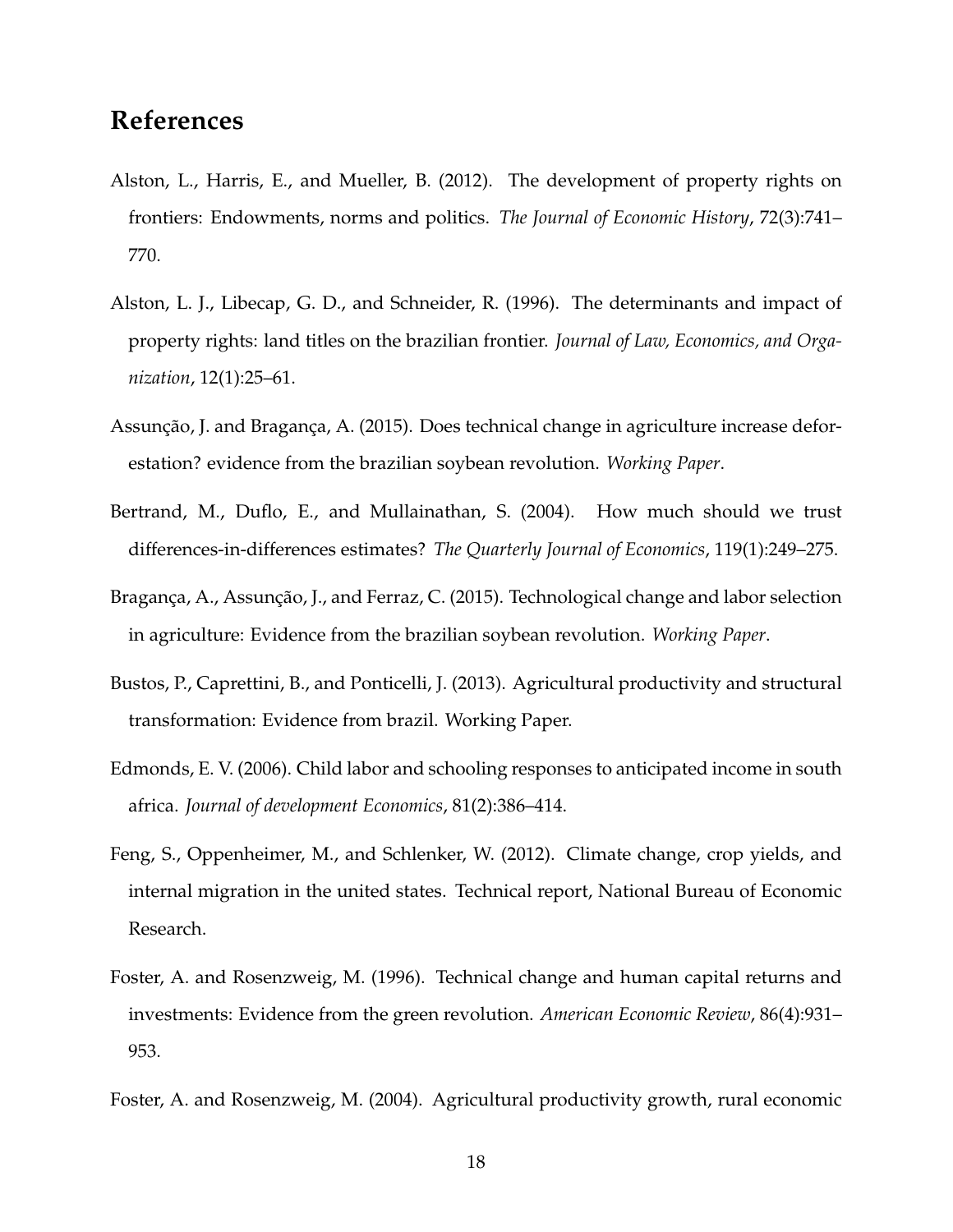diversity, and economic reforms: India, 1970-2000. *Economic Development and Cultural Change*, 52(3):509–542.

- Hornbeck, R. (2012). The enduring impact of the american dust bowl: Short-and long-run adjustments to environmental catastrophe. *American Economic Review*, 102(4):1477–1507.
- Hornbeck, R. and Keskin, P. (2012). Does agriculture generate local economic spillovers? short-run and long-run evidence from the ogallala aquifer. *NBER Working Paper 18146*.
- Jepson, W. (2006a). Private agricultural colonization on a brazilian frontier 1970-1980. *Journal of Historical Geography*, 32:838–863.
- Jepson, W. (2006b). Producing a modern agricultural frontier: Firms and cooperatives in eastern mato grosso, brazil. *Economic Geography*, 82(3):289–316.
- Klink, C. and Moreira, A. (2002). Past and current occupation, and land use. In Oliveira, P. and Marquis, R., editors, *The Cerrados of Brazil*. Columbia University Press.
- Lange, F., Olmstead, A. L., and Rhode, P. W. (2009). The impact of the boll weevil, 1892– 1932. *The Journal of Economic History*, 69(03):685–718.
- Lopes, M. (2014). Matopiba, a nova ousadia da agricultura brasileira. Technical report, Embrapa.
- Marden, S. (2014). Agricultural reforms and 'growth miracles': Evidence from china. *Mimeo*.
- Miranda, E., Magalhães, L., and de Carvalho, C. A. (2014). Proposta de delimitação territorial do matopiba. Technical report, Embrapa.
- Pfaff, A. (1999). What drives deforestation in the brazilian amazon? evidence from satellite and socioeconomic data. *Journal of Environmental Economics and Management*, 37(1):26– 43.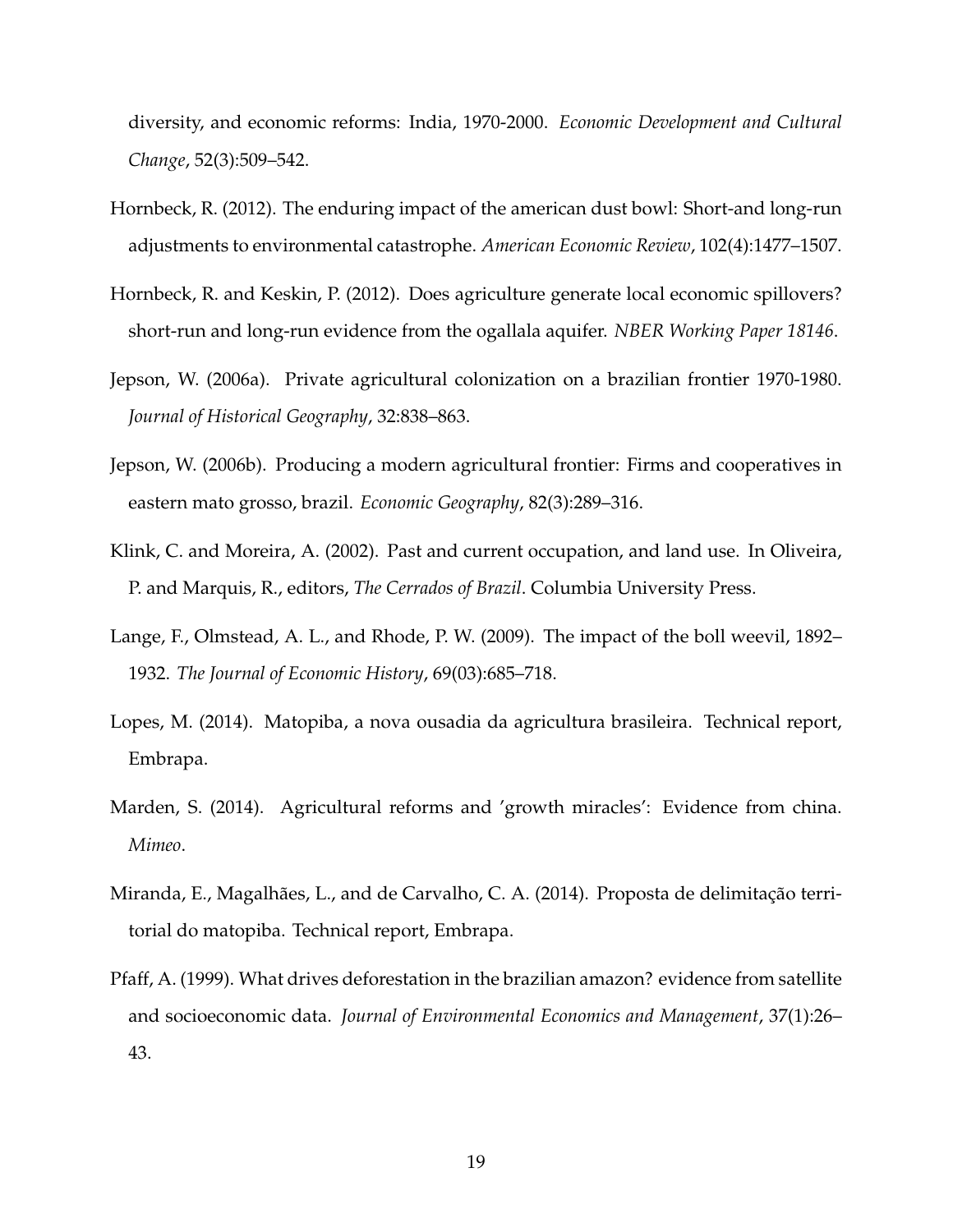- Rezende, G. (2002). Ocupação agricola e estrutura agrária no cerrado. IPEA Discussion Papers.
- Richards, P. D., Myers, R. J., Swinton, S. M., and Walker, R. T. (2012). Exchange rates, soybean supply response, and deforestation in south america. *Global Environmental Change*, 22(2):454 – 462. Adding Insult to Injury: Climate Change, Social Stratification, and the Inequities of Intervention.
- Roback, J. (1982). Wages, rents, and the quality of life. *Journal of political Economy*, 90(6):1257–1278.
- Soares, R. R., Kruger, D., and Berthelon, M. (2012). Household choices of child labor and schooling: A simple model with application to brazil. *Journal of Human Resources*, 47(1):1–31.
- VanWey, L. K., Spera, S., de Sa, R., Mahr, D., and Mustard, J. F. (2013). Socioeconomic development and agricultural intensification in mato grosso. *Philosophical Transactions of the Royal Society B: Biological Sciences*, 368(1619):1–7.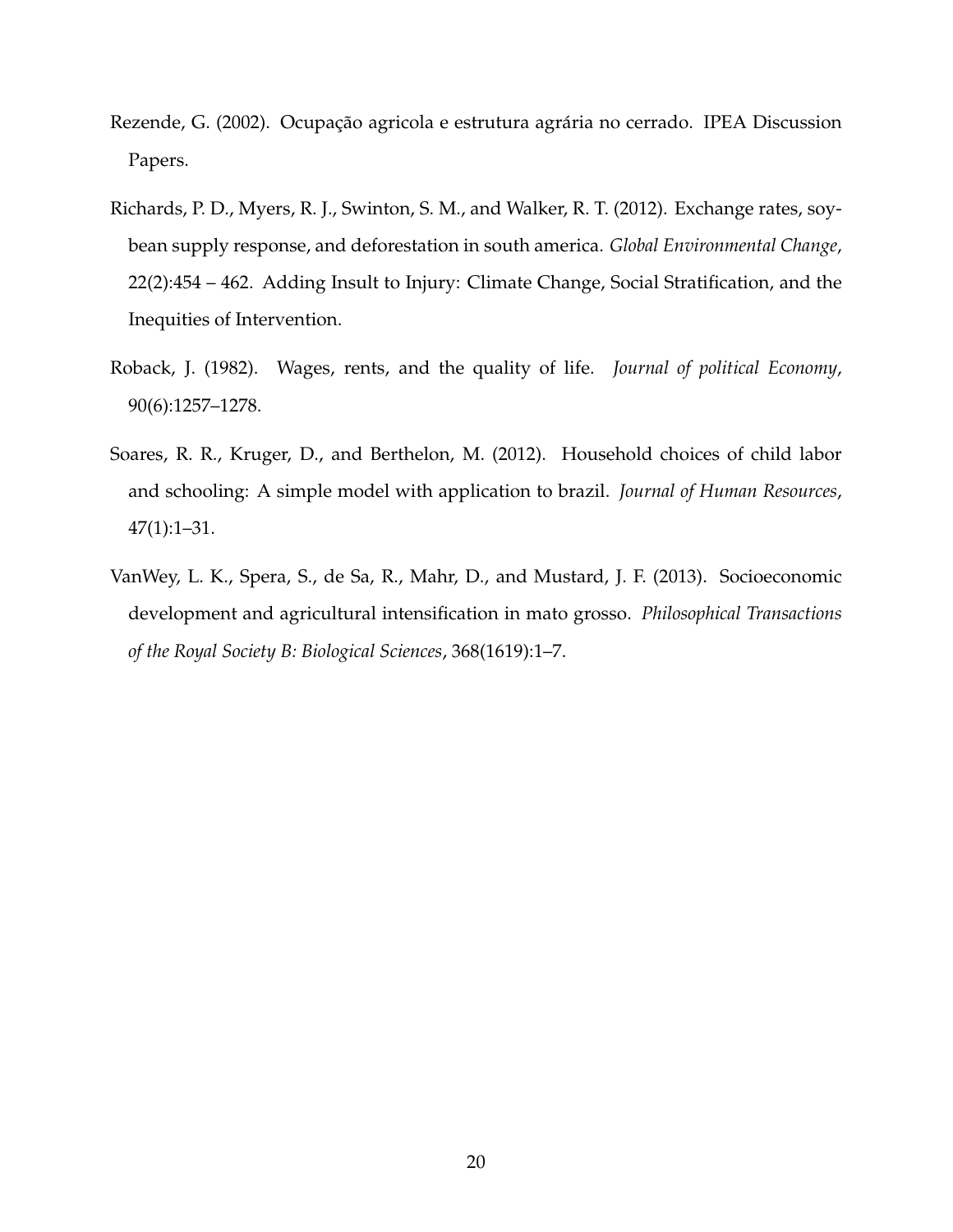Figure 1: Sample Municipalities



Notes: The figure identifies Cerrado and *non*-Cerrado municipalities in the states of Maranhão, Tocantins, Piauí and Bahia. Municipalities are defined as minimum comparable areas consistent with the existing municipalities and borders from 1991. Municipalities with more than 200,000 inhabitants are excluded from the sample.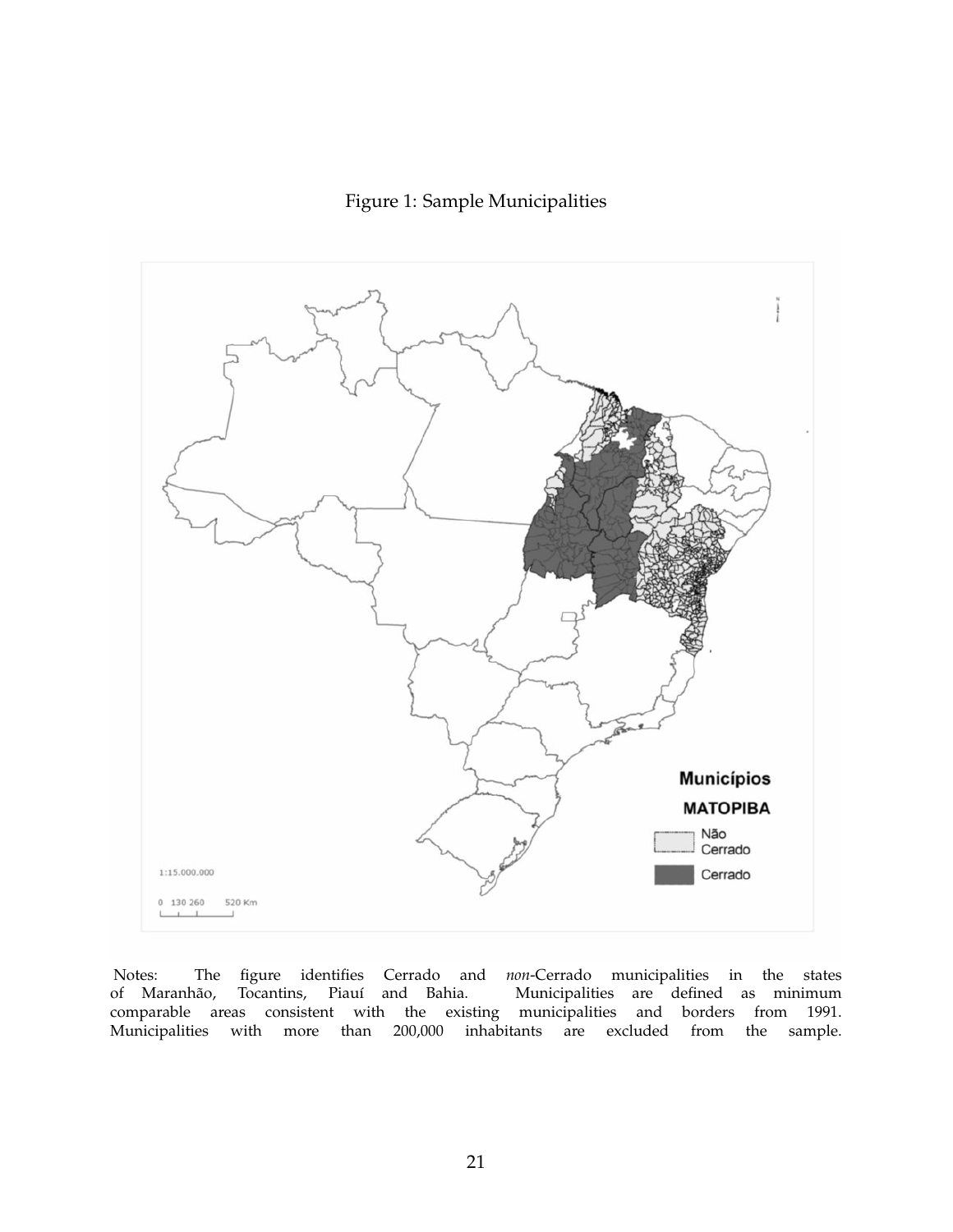



Notes: Panel A plots the evolution of the share of cropland (as % of the municipal area) in Cerrado and *non*-Cerrado municipalities in the period 1995-2012. Panel B plots the evolution of the log of crop output per capita in Cerrado and *non*-Cerrado municipalities in the period 1995-2012.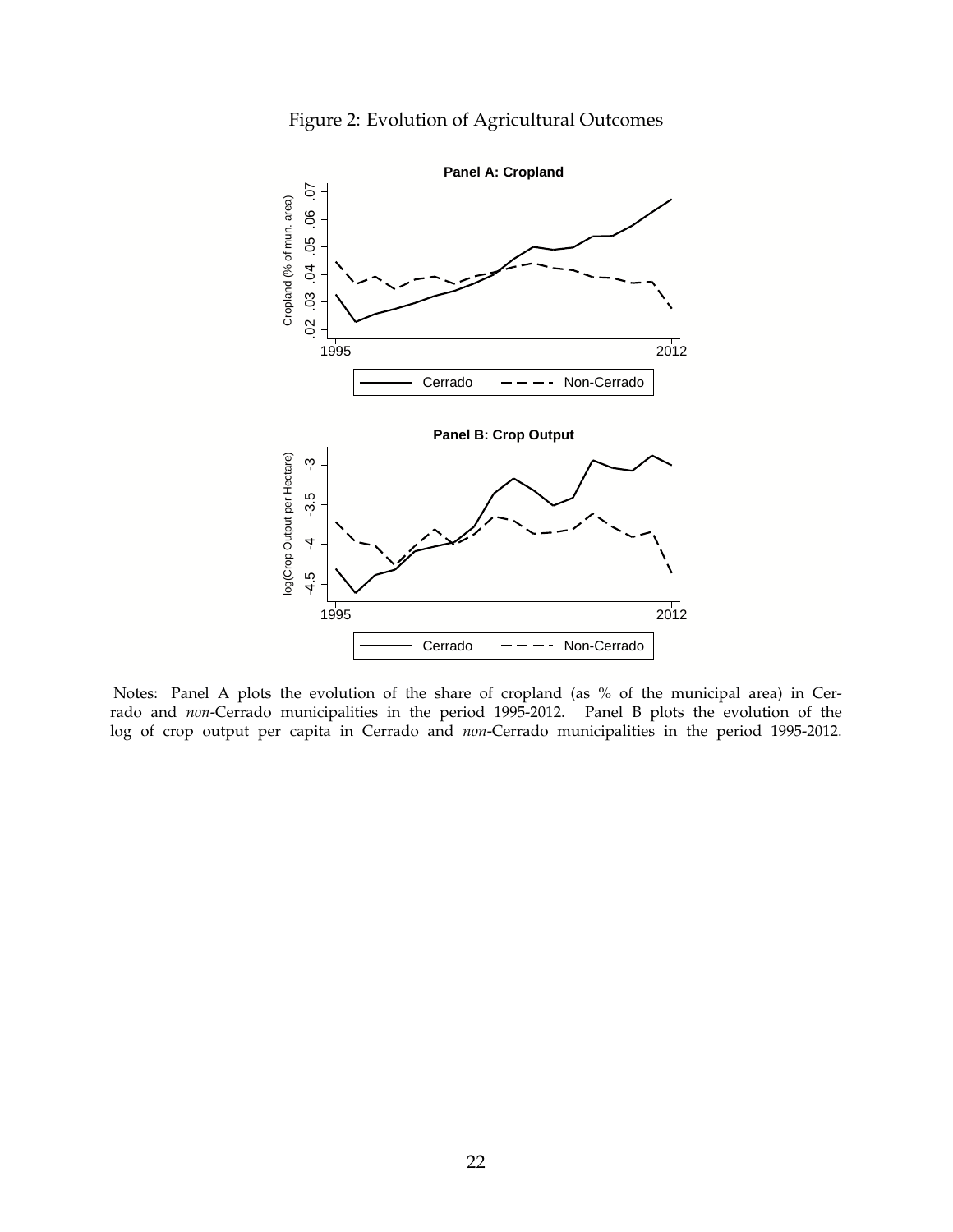



Notes: Each panel plots the coefficients *βt* for different periods obtained from estimating equation (1) with a different indicator of land use. Panel A reports the results obtained using the share of cropland as dependent variable. Panel B reports the results obtained using the log of the value of crop output per hectare as dependent variable. The dots depict and the bars 95% confidence intervals. All results are based on specifications using municipality and state-year fixed effects and the geographic controls described in the text. Observations are weighted using the municipal area.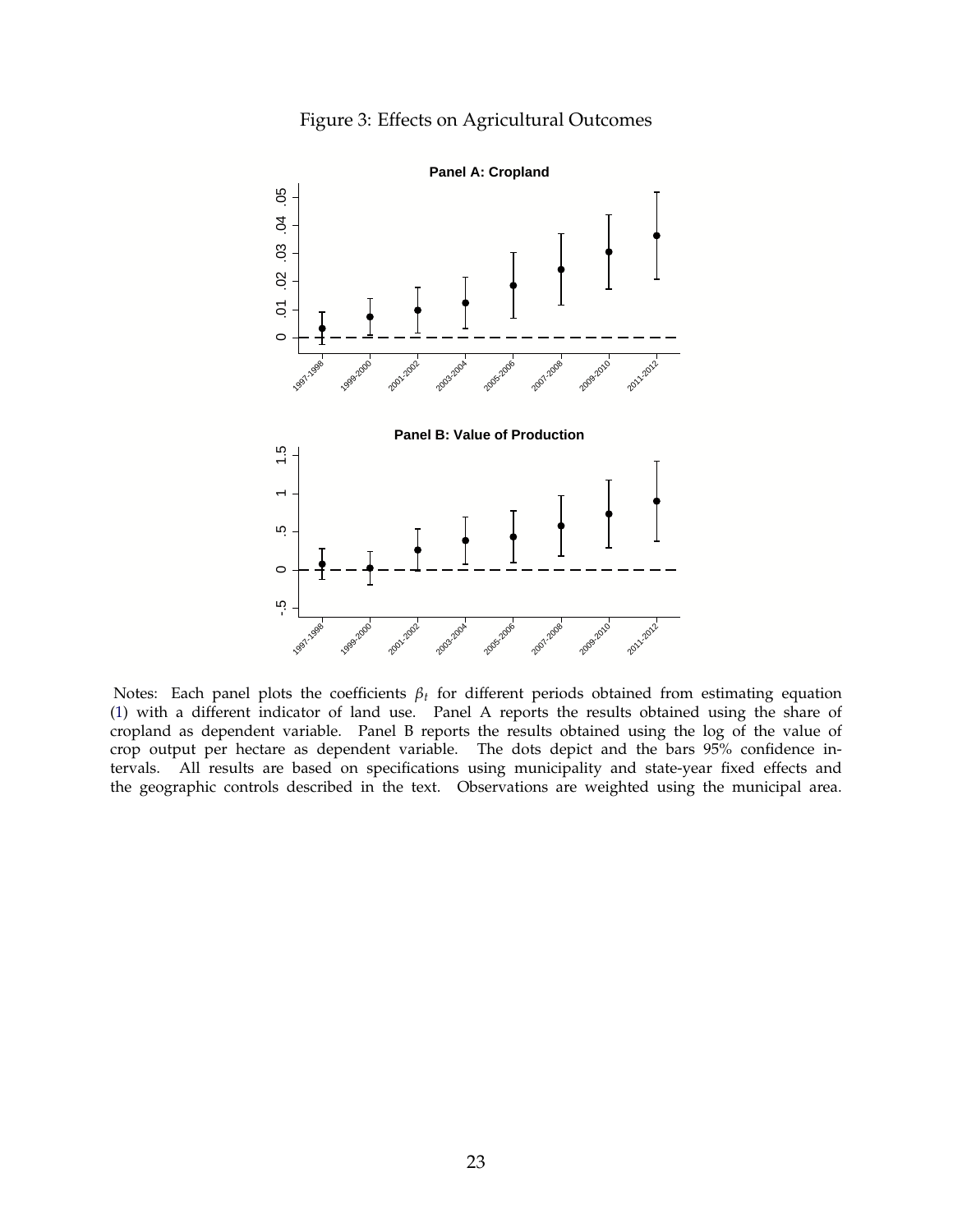#### Figure 4: Effects on Land Use



Notes: Each panel plots the coefficients *βt* for different periods obtained from estimating equation (1) with a different indicator of land use. Panel A reports the results obtained using the share of cropland cultivated with soy as dependent variable. Panel B reports the results obtained using the share of cropland cultivated with maize as dependent variable. Panel C reports the results obtained using share of cropland cultivated with rice as dependent variable. Panel D reports the results obtained using share of cropland cultivated with cassava as dependent variable. The dots depict and the bars 95% confidence intervals. All results are based on specifications using municipality and state-year fixed effects and the geographic controls described in the text. Observations are weighted using the municipal area.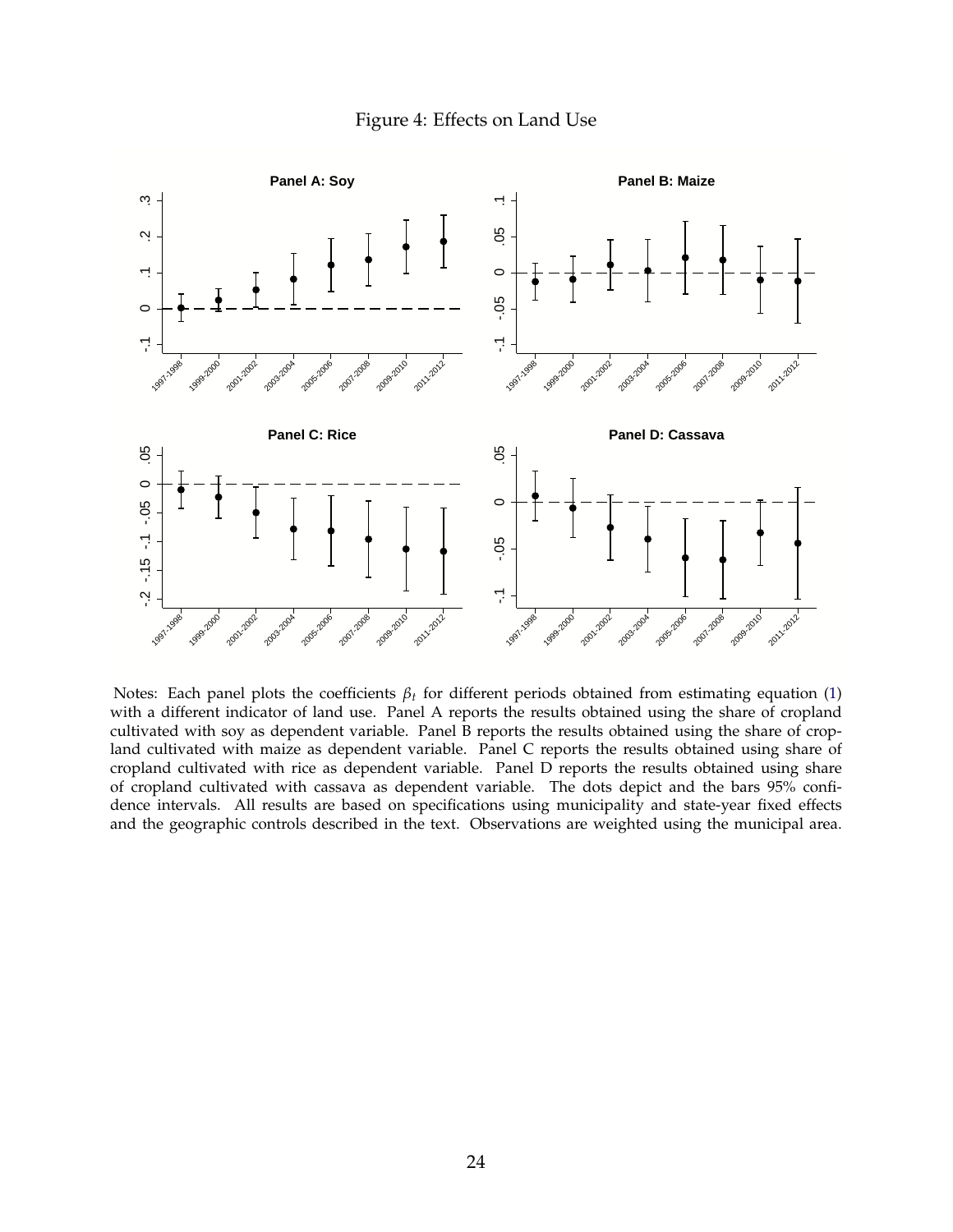

#### Figure 5: Effects on Economic Performance

Notes: Each panel plots the coefficients *βt* for different periods obtained from estimating equation (1) with a different indicator of economic performance. Panel A reports the results obtained using the agricultural GDP per capita as dependent variable. Panel B reports the results obtained using the manufacturing GDP per capita as dependent variable. Panel C reports the results obtained using the services GDP per capita as dependent variable. Panel D reports the results obtained using the GDP per capita as dependent variable. The dots depict and the bars 95% confidence intervals. All results are based on specifications using municipality and state-year fixed effects and the geographic controls described in the text. Observations are weighted using the municipal population in 1991.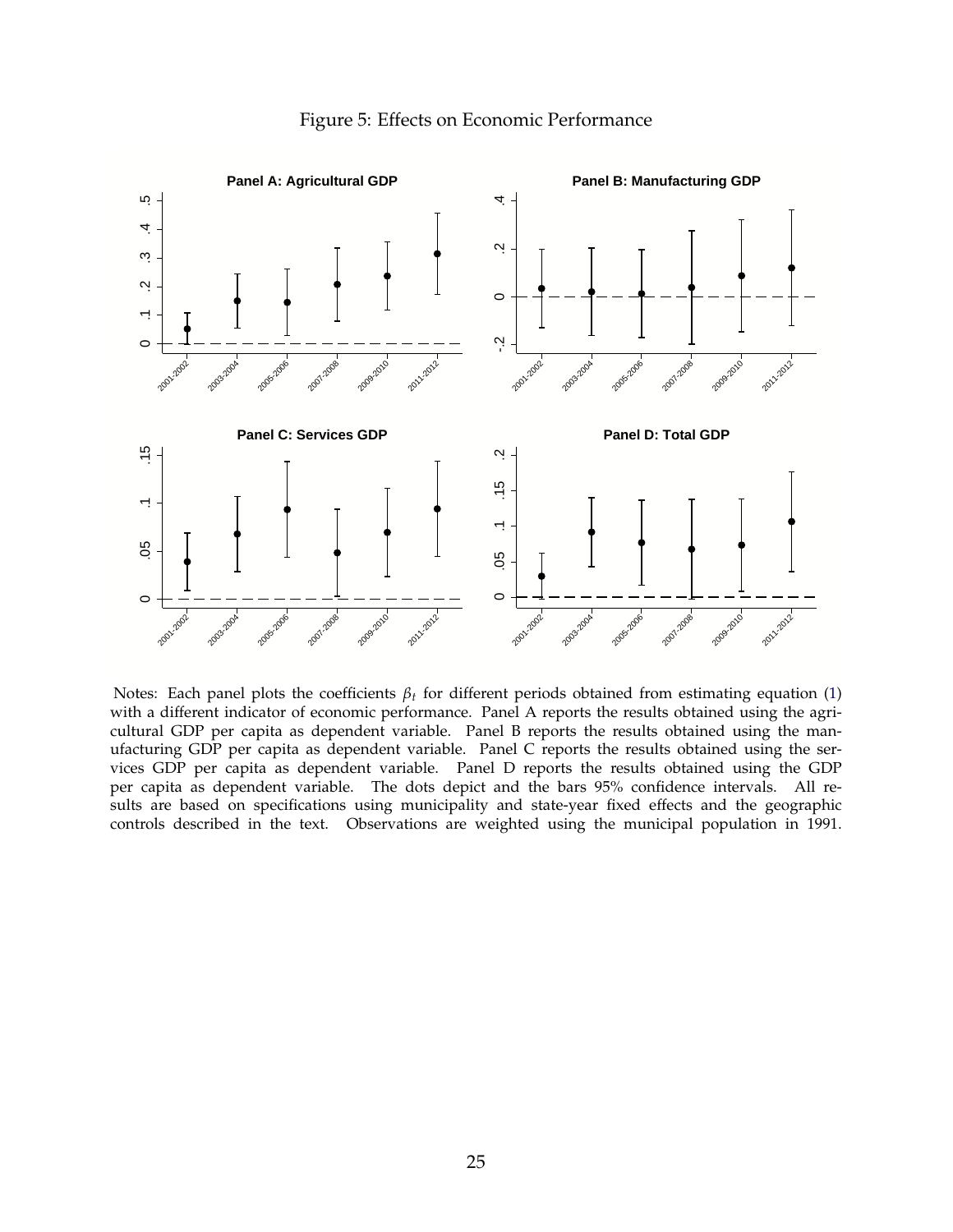|                                   | Initial | Final   | Difference |
|-----------------------------------|---------|---------|------------|
|                                   | (1)     | (2)     | (3)        |
|                                   |         |         |            |
| Cropland (% of municipality area) | 0.039   | 0.048   | 0.009      |
|                                   | [0.003] | [0.006] | [0.005]    |
| Crop Output per hectare           | 0.038   | 0.104   | 0.066      |
|                                   | [0.003] | [0.006] | [0.005]    |
| Soy (% of cropland)               | 0.078   | 0.194   | 0.116      |
|                                   | [0.018] | [0.023] | [0.017]    |
| Number of Cattle (per hectare)    | 0.146   | 0.185   | 0.039      |
|                                   | [0.008] | [0.011] | [0.006]    |
| GDP per capita                    | 4.779   | 7.774   | 2.995      |
|                                   | [0.578] | [0.430] | [0.316]    |
| Population                        | 42.077  | 54.30   | 12.22      |
|                                   | [3.002] | [4.128] | [1.627]    |
| Share with TV                     | 0.308   | 0.854   | 0.545      |
|                                   | [0.011] | [0.004] | [0.008]    |
| Share with Refrigerator           | 0.276   | 0.783   | 0.507      |
|                                   | [0.011] | [0.005] | [0.007]    |
| Share with Electricity            | 0.551   | 0.937   | 0.387      |
|                                   | 0.013   | 0.003   | 0.011      |
| School Enrollment (15-17)         | 0.485   | 0.831   | 0.346      |
|                                   | [0.007] | [0.002] | [0.007]    |
| Share with 8+ Years of Schooling  | 0.128   | 0.364   | 0.236      |
|                                   | [0.005] | [0.007] | [0.003]    |

## Table 1: Descriptive Statistics

Notes: Standard deviations are reported in brackets. Observations are computed using data from all 665 municipalities in the Matopiba region. Agricultural outcomes are weighted by municipality area while socioeconomic outcomes are weighted by population.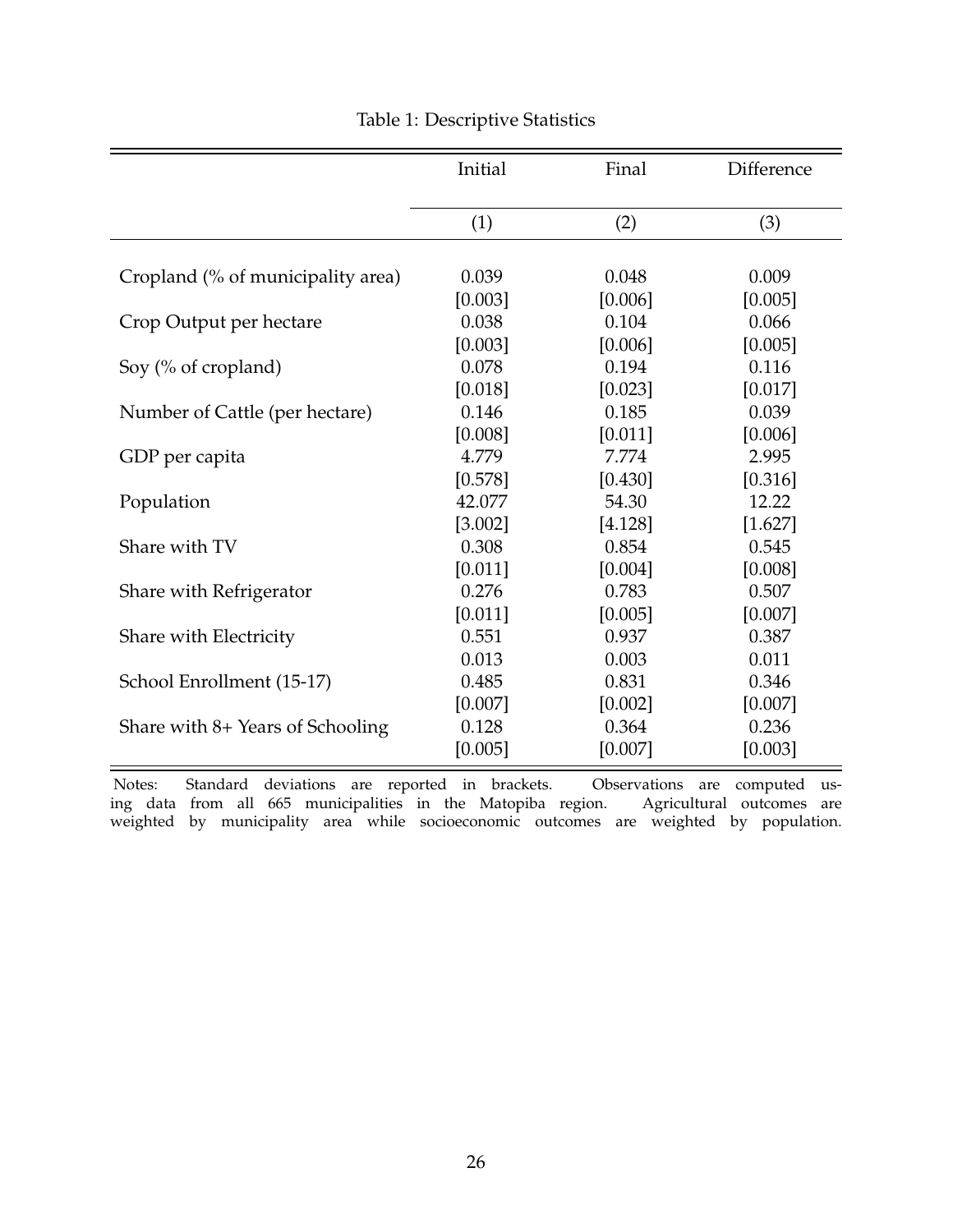|                          | Dependent Variable                   |                                              |  |  |  |  |  |
|--------------------------|--------------------------------------|----------------------------------------------|--|--|--|--|--|
|                          | Cropland (% of<br>municipality area) | log(Crop Output per<br>municipality hectare) |  |  |  |  |  |
|                          | (1)                                  | (2)                                          |  |  |  |  |  |
|                          |                                      |                                              |  |  |  |  |  |
| Cerrado * (1997-1998)    | 0.003                                | 0.078                                        |  |  |  |  |  |
|                          | (0.003)                              | (0.102)                                      |  |  |  |  |  |
| Cerrado * (1999-2000)    | $0.007**$                            | 0.026                                        |  |  |  |  |  |
|                          | (0.003)                              | (0.111)                                      |  |  |  |  |  |
| Cerrado * (2001-2002)    | $0.010**$                            | $0.263*$                                     |  |  |  |  |  |
|                          | (0.004)                              | (0.140)                                      |  |  |  |  |  |
| Cerrado * (2003-2004)    | $0.012***$                           | $0.387**$                                    |  |  |  |  |  |
|                          | (0.005)                              | (0.157)                                      |  |  |  |  |  |
| Cerrado * (2005-2006)    | $0.019***$                           | $0.434**$                                    |  |  |  |  |  |
|                          | (0.006)                              | (0.172)                                      |  |  |  |  |  |
| Cerrado * (2007-2008)    | $0.024***$                           | $0.579***$                                   |  |  |  |  |  |
|                          | (0.006)                              | (0.200)                                      |  |  |  |  |  |
| Cerrado * (2009-2010)    | $0.031***$                           | $0.735***$                                   |  |  |  |  |  |
|                          | (0.007)                              | (0.227)                                      |  |  |  |  |  |
| Cerrado * (2011-2012)    | $0.036***$                           | $0.903***$                                   |  |  |  |  |  |
|                          | (0.008)                              | (0.268)                                      |  |  |  |  |  |
|                          | 0.872                                | 0.851                                        |  |  |  |  |  |
| R-Squared                |                                      |                                              |  |  |  |  |  |
| Number of Municipalities | 665                                  | 664                                          |  |  |  |  |  |
| Number of Observations   | 11,970                               | 11,903                                       |  |  |  |  |  |

#### Table 2: Effects on Agricultural Outcomes

Notes: Each column reports the results from estimating equation (1) using a different dependent variable. Column 1 reports estimates using cropland as the dependent variable while column 2 reports estimates using the log of crop output. All regressions include municipality and state-year fixed effects and the geographic controls described in the text. Observations are weighted by municipal area. Standard errors clustered at the municipality level are reported in parentheses. \*\*\*  $p<0.01$  \*\*  $p<0.05$  \*  $p<0.1$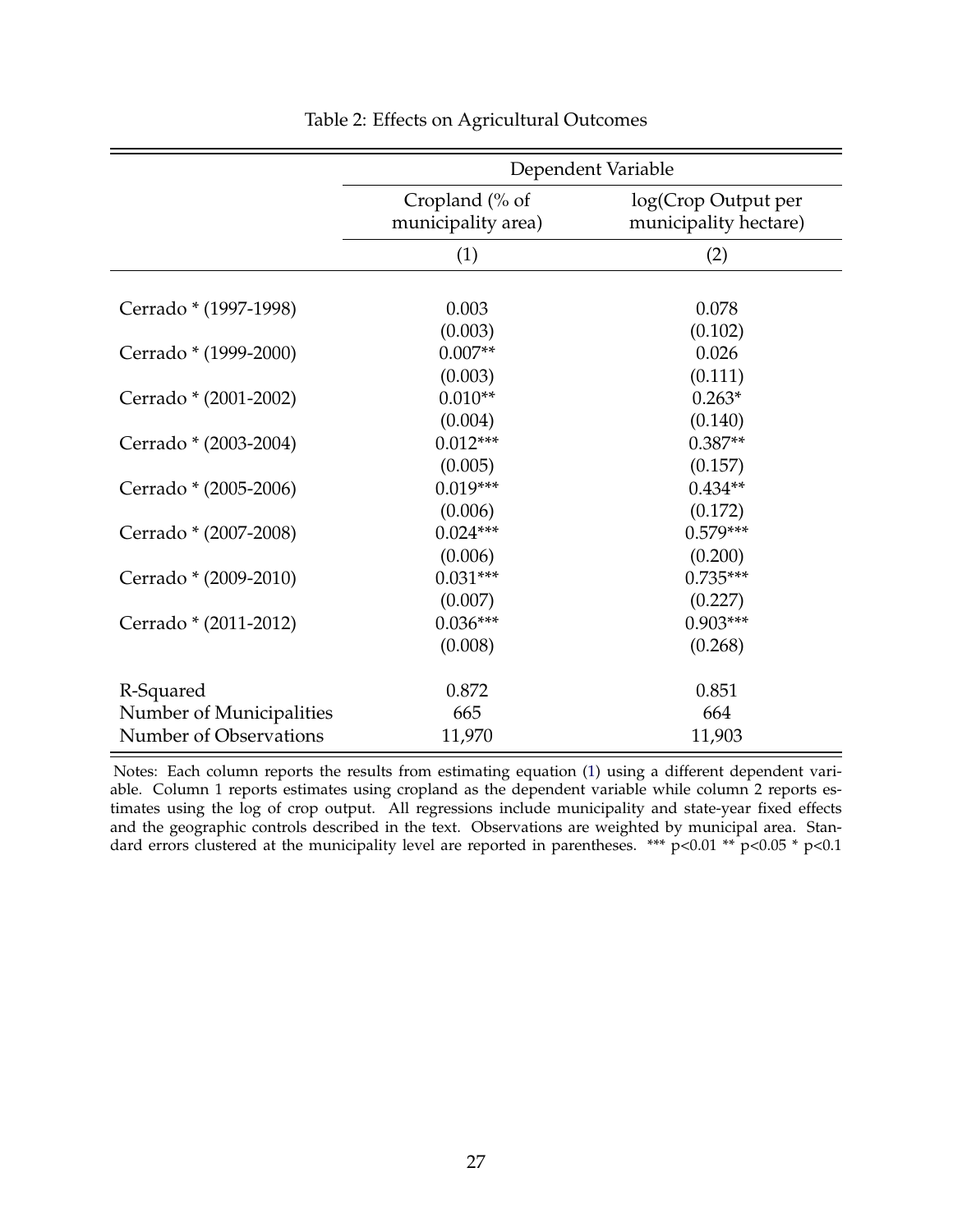|                          | Dependent Variable     |                                        |                                    |                                          |                         |  |  |  |
|--------------------------|------------------------|----------------------------------------|------------------------------------|------------------------------------------|-------------------------|--|--|--|
|                          | Soy (% of<br>cropland) | Maize $\frac{6}{6}$<br>of<br>cropland) | Rice $\frac{6}{6}$ of<br>cropland) | Cassava<br>$\frac{6}{6}$ of<br>cropland) | Cattle (per<br>hectare) |  |  |  |
|                          | (1)                    | (2)                                    | (3)                                | (4)                                      | (5)                     |  |  |  |
|                          |                        |                                        |                                    |                                          |                         |  |  |  |
| Cerrado * (1997-1998)    | 0.003                  | $-0.012$                               | $-0.010$                           | 0.007                                    | 0.021                   |  |  |  |
|                          | (0.020)                | (0.013)                                | (0.017)                            | (0.013)                                  | (0.013)                 |  |  |  |
| Cerrado * (1999-2000)    | 0.024                  | $-0.009$                               | $-0.022$                           | $-0.006$                                 | 0.010                   |  |  |  |
|                          | (0.016)                | (0.016)                                | (0.019)                            | (0.016)                                  | (0.007)                 |  |  |  |
| Cerrado * (2001-2002)    | $0.053**$              | 0.011                                  | $-0.049**$                         | $-0.027$                                 | 0.010                   |  |  |  |
|                          | (0.025)                | (0.018)                                | (0.023)                            | (0.018)                                  | (0.011)                 |  |  |  |
| Cerrado * (2003-2004)    | $0.083**$              | 0.003                                  | $-0.078***$                        | $-0.039**$                               | $-0.019$                |  |  |  |
|                          | (0.036)                | (0.022)                                | (0.027)                            | (0.018)                                  | (0.014)                 |  |  |  |
| Cerrado * (2005-2006)    | $0.122***$             | 0.021                                  | $-0.081***$                        | $-0.059***$                              | $-0.035**$              |  |  |  |
|                          | (0.038)                | (0.026)                                | (0.031)                            | (0.021)                                  | (0.016)                 |  |  |  |
| Cerrado * (2007-2008)    | $0.137***$             | 0.018                                  | $-0.096***$                        | $-0.061***$                              | $-0.025$                |  |  |  |
|                          | (0.037)                | (0.024)                                | (0.034)                            | (0.021)                                  | (0.017)                 |  |  |  |
| Cerrado * (2009-2010)    | $0.173***$             | $-0.010$                               | $-0.113***$                        | $-0.032*$                                | $-0.023$                |  |  |  |
|                          | (0.038)                | (0.024)                                | (0.037)                            | (0.018)                                  | (0.018)                 |  |  |  |
| Cerrado * (2011-2012)    | $0.188***$             | $-0.011$                               | $-0.117***$                        | $-0.044$                                 | $-0.014$                |  |  |  |
|                          | (0.037)                | (0.030)                                | (0.038)                            | (0.030)                                  | (0.019)                 |  |  |  |
| R-Squared                | 0.900                  | 0.828                                  | 0.925                              | 0.841                                    | 0.915                   |  |  |  |
| Number of Municipalities | 664                    | 664                                    | 664                                | 664                                      | 665                     |  |  |  |
| Number of Observations   | 11,910                 | 11,910                                 | 11,910                             | 11,910                                   | 11,970                  |  |  |  |

Table 3: Effects on Land Use

Notes: Each column reports the results from estimating equation (1) using a different dependent variable. Columns 1 to 4 report estimates using the share of cropland cultivated with a particular product as the dependent variable. Column 5 reports estimates using the number of cattle per hectare as the dependent variable. All regressions include municipality and state-year fixed effects and the geographic controls described in the text. Observations are weighted by municipal area. Standard errors clustered at the municipality level are reported in parentheses. \*\*\*  $p<0.01$  \*\*  $p<0.05$  \*  $p<0.1$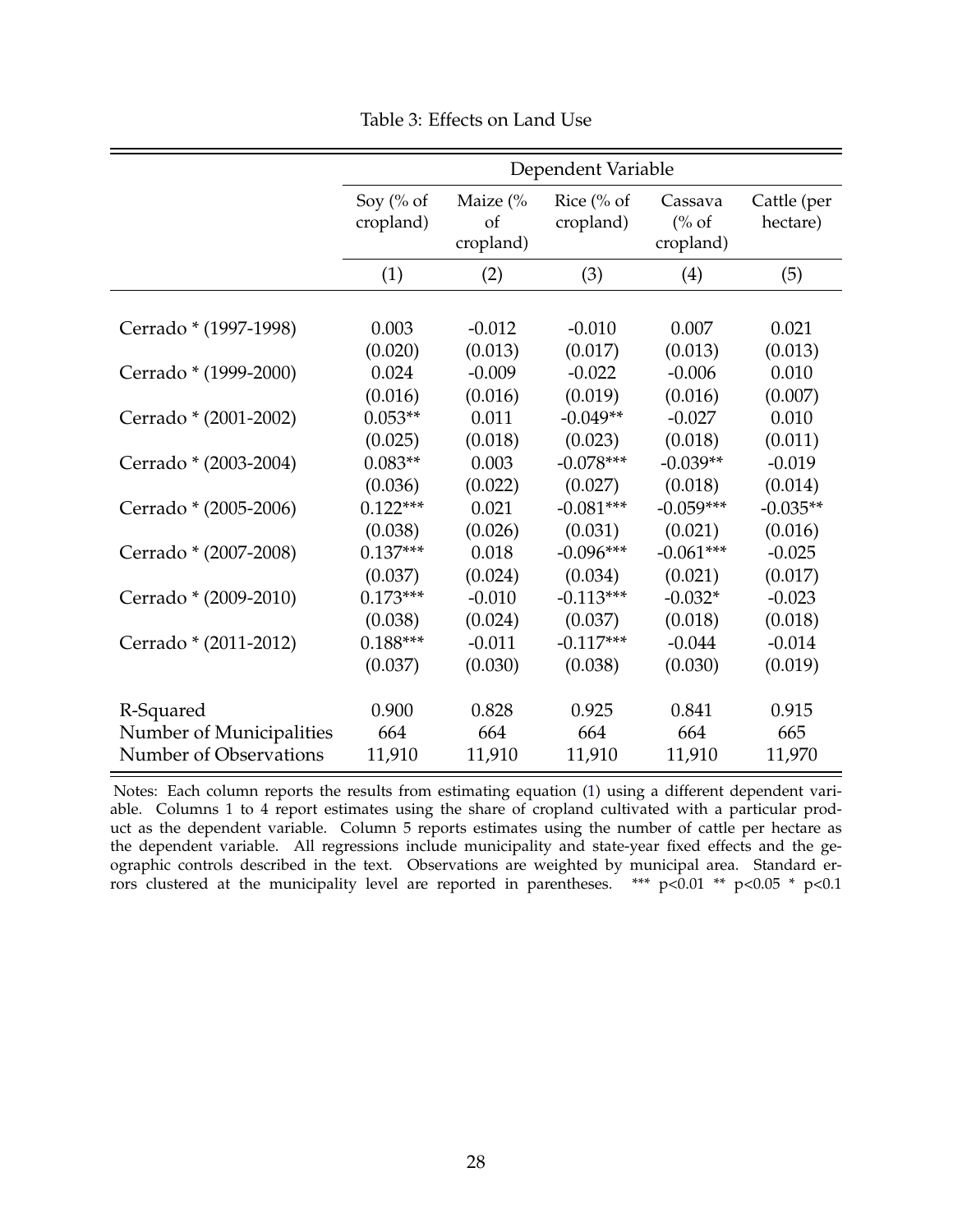|                          | Dependent Variable: log of per capita GDP in each category |               |            |            |  |  |  |
|--------------------------|------------------------------------------------------------|---------------|------------|------------|--|--|--|
|                          | Agriculture                                                | Manufacturing | Services   | Total      |  |  |  |
|                          | (1)                                                        | (2)           | (3)        | (4)        |  |  |  |
|                          |                                                            |               |            |            |  |  |  |
| Cerrado * (2001-2002)    | $0.053*$                                                   | 0.035         | $0.039**$  | $0.030*$   |  |  |  |
|                          | (0.028)                                                    | (0.084)       | (0.015)    | (0.016)    |  |  |  |
| Cerrado * (2003-2004)    | $0.151***$                                                 | 0.021         | $0.068***$ | $0.092***$ |  |  |  |
|                          | (0.048)                                                    | (0.093)       | (0.020)    | (0.025)    |  |  |  |
| Cerrado * (2005-2006)    | $0.145**$                                                  | 0.013         | $0.094***$ | $0.077**$  |  |  |  |
|                          | (0.059)                                                    | (0.094)       | (0.025)    | (0.031)    |  |  |  |
| Cerrado * (2007-2008)    | $0.208***$                                                 | 0.039         | $0.048**$  | $0.068*$   |  |  |  |
|                          | (0.065)                                                    | (0.120)       | (0.023)    | (0.036)    |  |  |  |
| Cerrado * (2009-2010)    | $0.238***$                                                 | 0.088         | $0.070***$ | $0.074**$  |  |  |  |
|                          | (0.061)                                                    | (0.119)       | (0.023)    | (0.033)    |  |  |  |
| Cerrado * (2011-2012)    | $0.316***$                                                 | 0.121         | $0.094***$ | $0.107***$ |  |  |  |
|                          | (0.072)                                                    | (0.123)       | (0.025)    | (0.036)    |  |  |  |
|                          |                                                            |               |            |            |  |  |  |
| R-Squared                | 0.938                                                      | 0.945         | 0.972      | 0.959      |  |  |  |
| Number of Municipalities | 665                                                        | 665           | 665        | 665        |  |  |  |
| Number of Observations   | 9,310                                                      | 9,310         | 9,310      | 9,310      |  |  |  |

Table 4: Effects on Economic Performance

Notes: Each column reports the results from estimating equation (1) using a different dependent variable. Columns 1 to 3 report estimates using GDP per capita in different sectors as the dependent variable. Column 4 reports estimates using aggregate GDP per capita as the dependent variable. All regressions include municipality and state-year fixed effects and the geographic controls described in the text. Observations are weighted by the initial municipal population. Standard errors clustered at the municipality level are reported in parentheses. \*\*\* p<0.01 \*\* p<0.05 \* p<0.1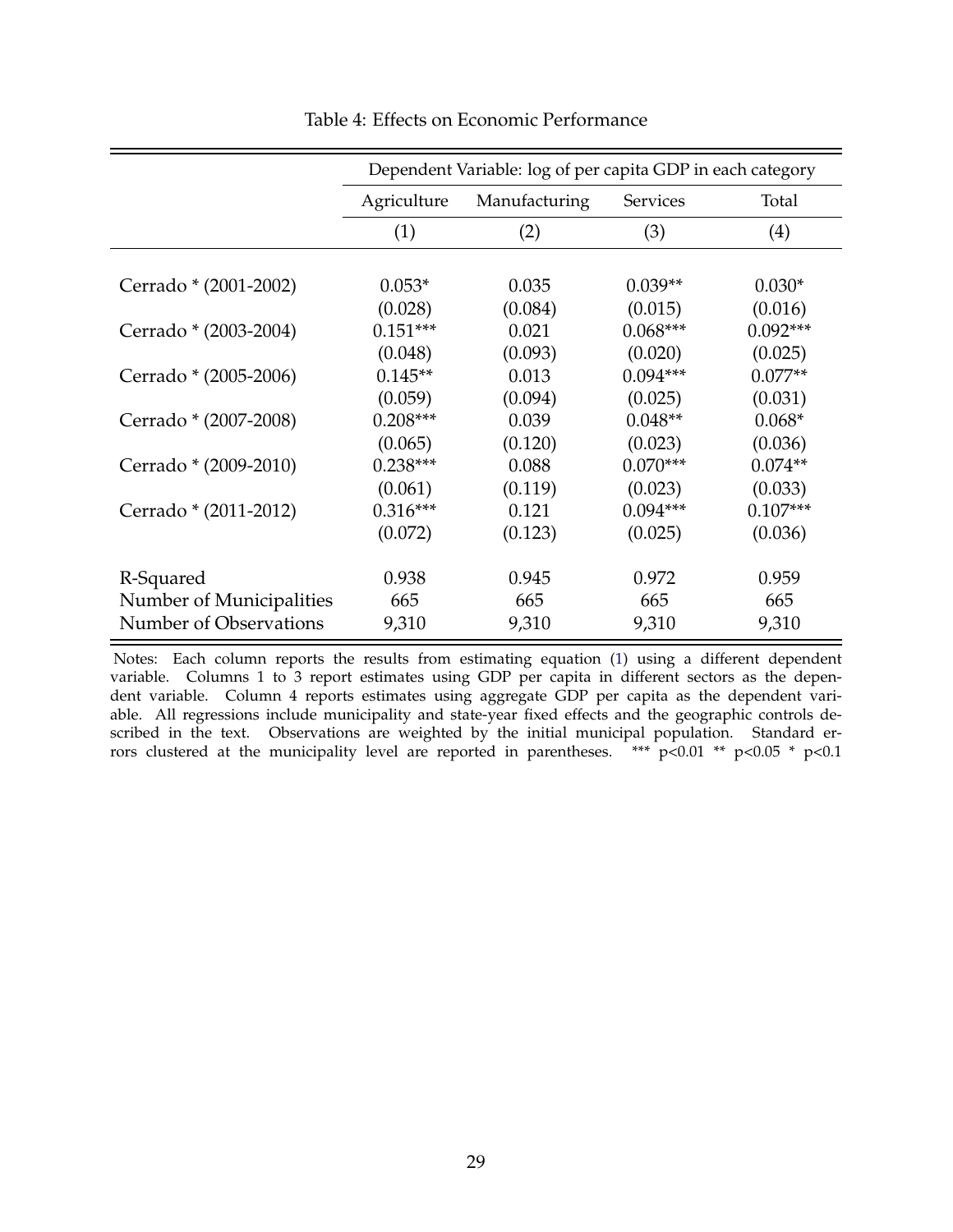|                                                                 | Dependent Variable: % of Households with Access to the Good |                       |                       |                       |                       |                       |  |
|-----------------------------------------------------------------|-------------------------------------------------------------|-----------------------|-----------------------|-----------------------|-----------------------|-----------------------|--|
|                                                                 | TV<br>Refrigerator Car                                      |                       |                       | Electricity           | Water                 | Sewage                |  |
|                                                                 | (1)                                                         | (2)                   | (3)                   | $\left( 4\right)$     | (5)                   | (6)                   |  |
| Cerrado * 2000                                                  | $-0.002$                                                    | 0.005                 | $-0.003$              | 0.021                 | $-0.004$              | 0.003                 |  |
|                                                                 | (0.015)                                                     | (0.011)               | (0.004)               | (0.021)               | (0.015)               | (0.041)               |  |
| Cerrado * 2010                                                  | $0.052**$<br>(0.026)                                        | $0.043*$<br>(0.023)   | $-0.011$<br>(0.007)   | $0.073*$<br>(0.039)   | $-0.001$<br>(0.024)   | $-0.002$<br>(0.030)   |  |
| R-Squared<br>Number of Municipalities<br>Number of Observations | 0.947<br>665<br>1,995                                       | 0.960<br>665<br>1,995 | 0.929<br>665<br>1,995 | 0.856<br>665<br>1,995 | 0.919<br>665<br>1,995 | 0.707<br>665<br>1,995 |  |

### Table 5: Effects on Consumption and Infrastructure

Notes: Each column reports the results from estimating equation (2) using a different dependent variable. Columns 1-6 report estimates using the share of households with access to a particular good as the dependent variable. All regressions include municipality and state-year fixed effects and the geographic controls described in the text. Observations are weighted by the initial municipal population. Standard errors clustered at the municipality level are reported in parentheses. \*\*\*  $p < 0.01$  \*\*  $p < 0.05$  \*  $p < 0.1$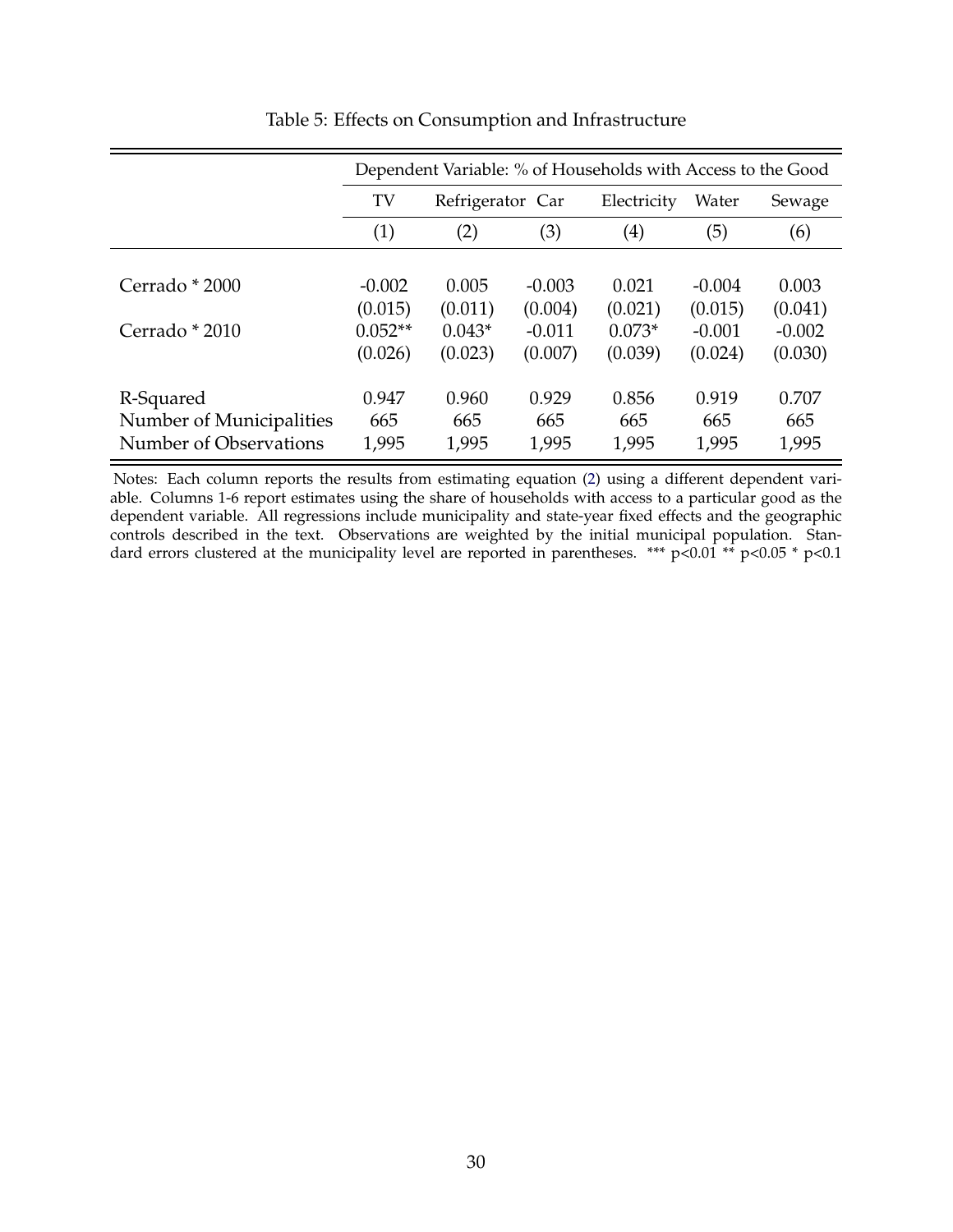|                                                                 | Dependent Variable    |                           |                           |                                   |                          |  |  |  |
|-----------------------------------------------------------------|-----------------------|---------------------------|---------------------------|-----------------------------------|--------------------------|--|--|--|
|                                                                 | log (Popu-<br>lation) | log (Rural<br>Population) | log (Urban<br>Population) | School<br>Enrollment<br>$(15-17)$ | 8+ Years of<br>Schooling |  |  |  |
|                                                                 | (1)                   | (2)                       | (3)                       | $\left( 4\right)$                 | (5)                      |  |  |  |
| Cerrado * 2000                                                  | $-0.018$<br>(0.030)   | $-0.055$<br>(0.045)       | 0.017<br>(0.060)          | 0.011<br>(0.019)                  | $-0.004$<br>(0.007)      |  |  |  |
| Cerrado * 2010                                                  | 0.014<br>(0.047)      | $-0.014$<br>(0.063)       | 0.061<br>(0.085)          | 0.011<br>(0.024)                  | $-0.014$<br>(0.009)      |  |  |  |
| R-Squared<br>Number of Municipalities<br>Number of Observations | 0.983<br>665<br>1,995 | 0.952<br>664<br>1,991     | 0.983<br>665<br>1,995     | 0.870<br>665<br>1,995             | 0.969<br>665<br>1,995    |  |  |  |

## Table 6: Effects on Population and Human Capital

Notes: Each column reports the results from estimating equation (2) using a different dependent variable. Columns 1-3 use, respectively, the log of total, rural and urban population as dependent variables. Columns 4 and 5 use, respectively, the share of teenagers enrolled in school and the share of adults with 8 years of schooling or more. All regressions include municipality and state-year fixed effects and the geographic controls described in the text. Observations are weighted by the initial municipal population. Standard errors clustered at the municipality level are reported in parentheses. \*\*\* p<0.01 \*\* p<0.05 \* p<0.1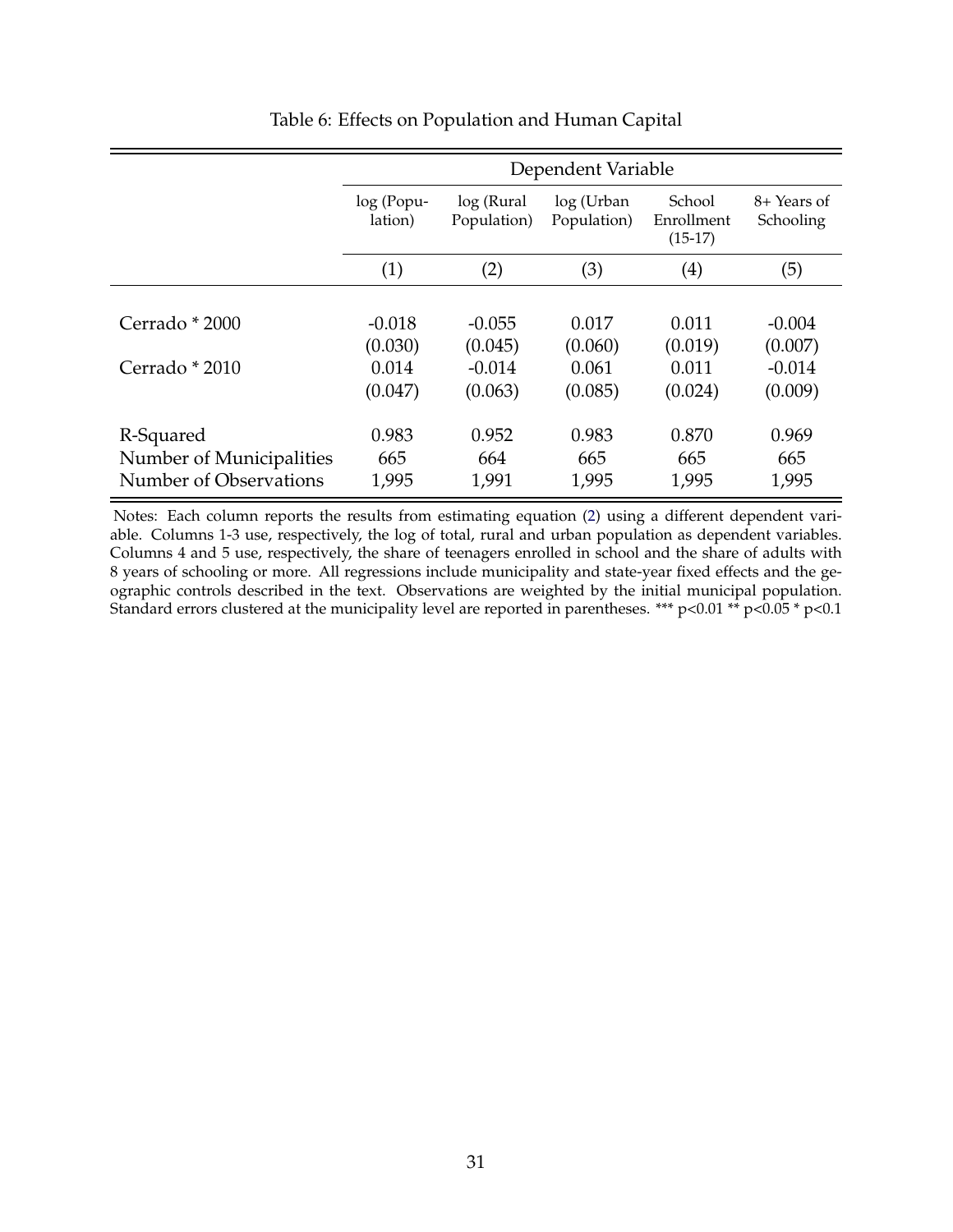# **Online Appendix to "The Economic Consequences of the Agricultural Expansion in Matopiba"**

The effects reported in the main text were obtained using the full set of geographic controls and the weighting procedures discussed in section 3.3. This appendix reports supplementary results obtained using different groups of controls or weighting procedures.

Table A1 reports estimates of equation (1) with different sets of controls using agricultural outcomes as dependent variables. Columns 1-4 report results obtained using cropland as the dependent variable while columns 5-8 report results obtained using the log of the value of crop production as the dependent variable. Columns 1 and 5 include only municipality and state x year fixed effects as controls. Columns 2 and 6 add cubic polynomials of longitude and latitude as controls. Columns 3 and 7 include cubic polynomials of average rainfall and temperature as controls. Columns 4 and 8 further include a cubic polynomial of the municipality's average land gradient as a control. These columns replicate the findings from Table 2.

The results highlight the importance of the geographic controls for the empirical design. The specifications without geographic controls (columns 1 and 5) indicate that the evolution of agricultural outcomes was different between Cerrado and *non*-Cerrado municipalities before the late 1990s. The differences are large and indicate the trends in these outcomes was not similar before the agricultural expansion began. This is inconsistent with the identification assumption embedded in the empirical design used in the paper. These differences disappear once controls for longitude and latitude are included in columns 2 and 6. The inclusion of the other geographic controls does not change qualitatively the results.

Table A2 reports estimates of equation (1) with different sets of controls using indicators of economic performance as dependent variables. Because Table A1 indicates that using dif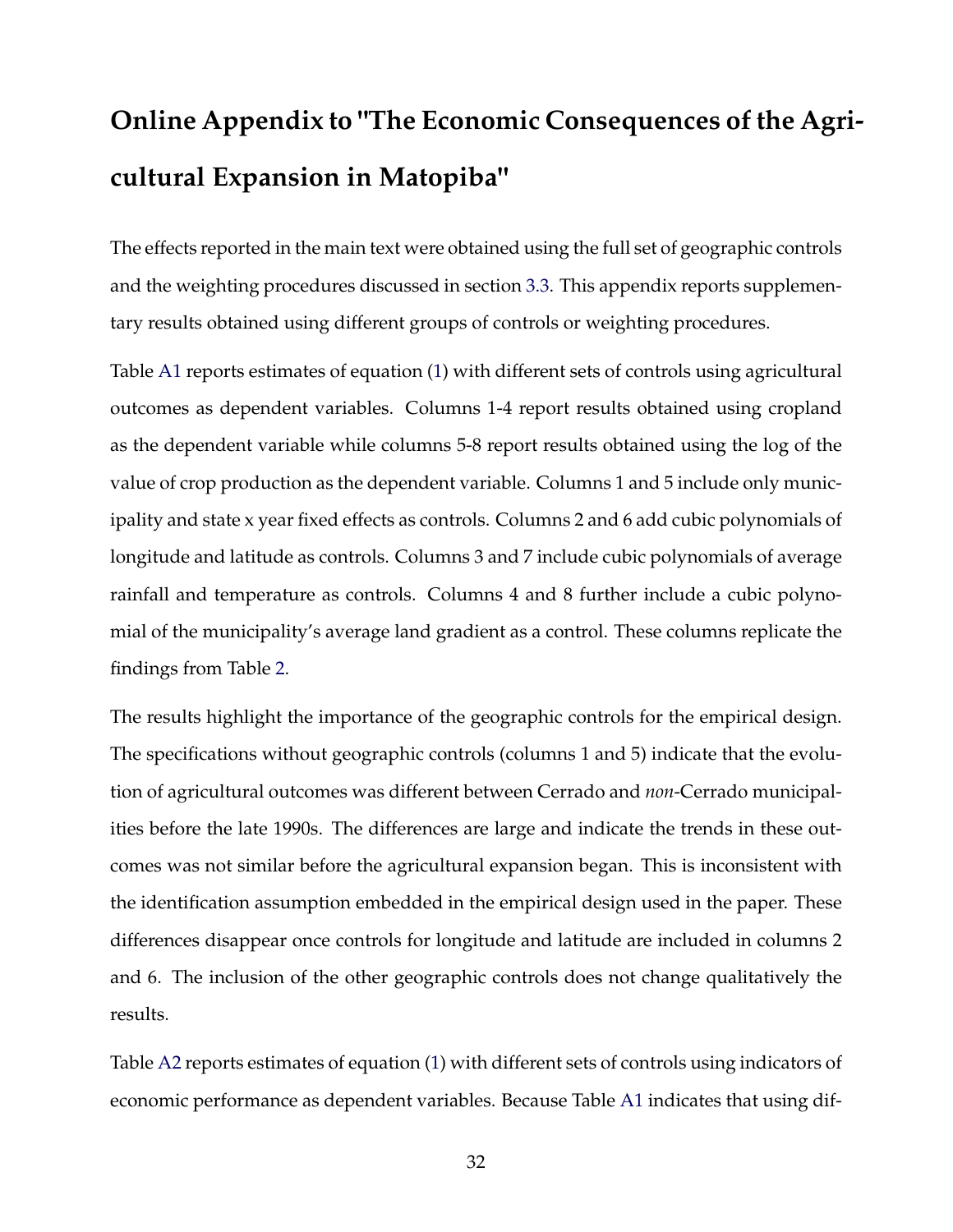ferent sets of controls does not influence the conclusions, it focuses only on specifications without geographic controls and with the full set of geographic controls. Odd columns report the results without geographic controls while even columns report results using these controls.

Due to the lack of data on GDP before the agricultural expansion, it is not possible to evaluate the common trends assumption for these outcomes. It is possible, however, to examine whether the dynamics of the effects of the agricultural expansion on GDP is comparable with and without geographic controls. The coefficients indicate that results are quite different without these controls. The effects on the different components of GDP go up and down in the specifications without controls but grow almost monotonically over time with controls. The former dynamics is not consistent with the findings using agricultural outcomes while the latter is.

Table A3 reports estimates of equation (2) with different sets of controls using indicators of consumption and infrastructure. It focuses on the three outcomes for which significant effects were found in 5: the share of households with a television, the share of household with a fridge and the share households with electricity. Odd columns report the results without geographic controls while even columns report results using these controls. The findings indicate that the evolution of ownership rate of TVs and fridges was different between Cerrado and *non*-Cerrado municipalities before the beginning of the agricultural expansion. This is inconsistent with the identification assumption, thereby corroborating the findings of Table A1 that the controls are fundamental in ensuring the validity of the common trends hypothesis.

Tables A4, A5 and A6 reestimates the regressions from Tables 2, 4 and 5 not weighting the regressions. Quantitatively, the coefficients on agricultural outcomes become significant later and the coefficients consumption and infrastructure decline one third. However, qualitatively, the results from these three tables identical to the ones reported in the text.

33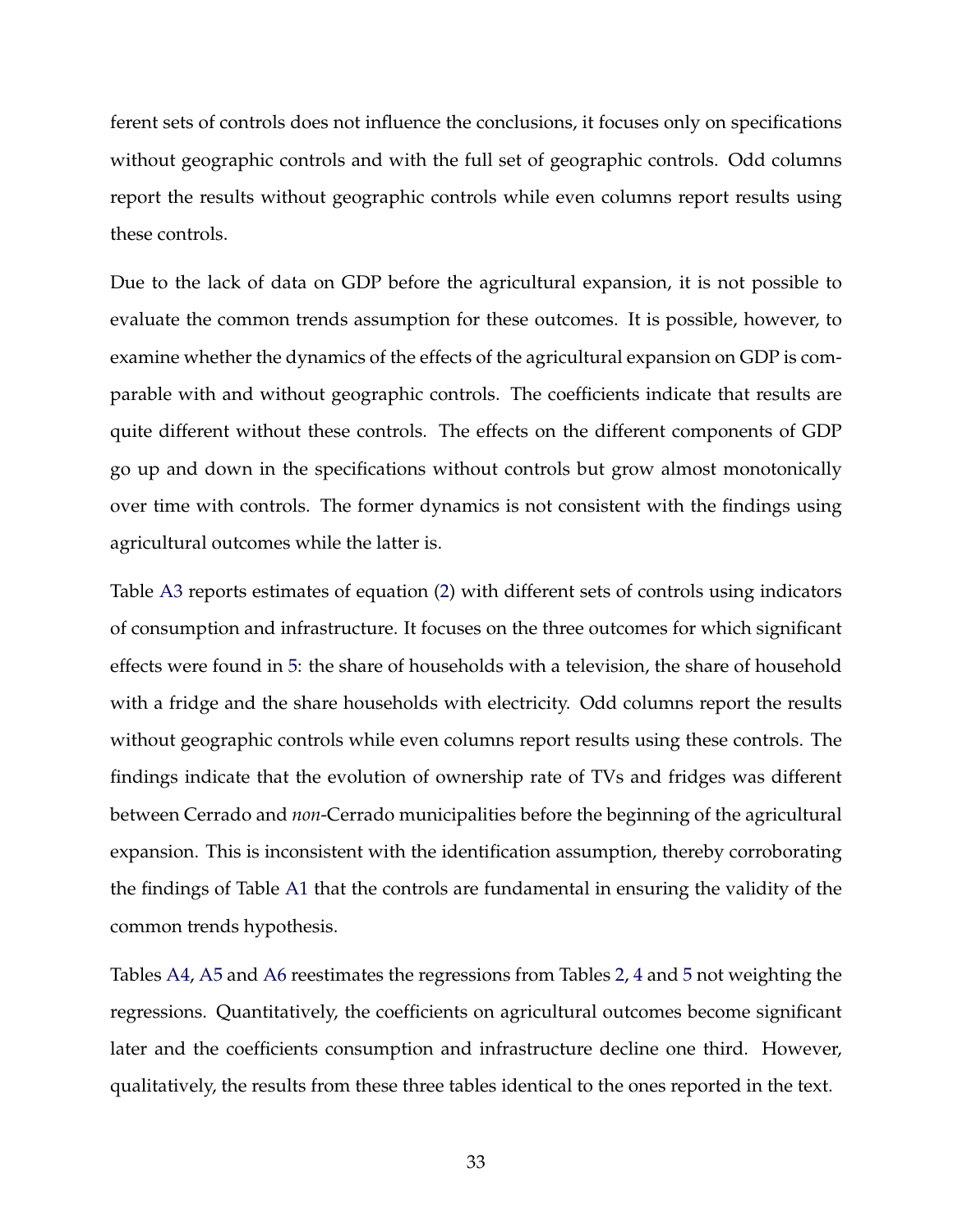|                          | Dependent Variable    |                     |                                   |                      |                       |                                           |                  |                  |  |
|--------------------------|-----------------------|---------------------|-----------------------------------|----------------------|-----------------------|-------------------------------------------|------------------|------------------|--|
|                          |                       |                     | Cropland (% of municipality area) |                      |                       | log(Crop Output per municipality hectare) |                  |                  |  |
|                          | (1)                   | (2)                 | (3)                               | (4)                  | (5)                   | (6)                                       | (7)              | (8)              |  |
|                          |                       |                     |                                   |                      |                       |                                           |                  |                  |  |
| Cerrado * (1997-1998)    | $0.006**$             | 0.002               | 0.006                             | 0.003                | $0.375***$            | 0.068                                     | 0.098            | 0.078            |  |
| Cerrado * (1999-2000)    | (0.003)<br>$0.011***$ | (0.003)<br>$0.007*$ | (0.004)<br>$0.011***$             | (0.003)<br>$0.007**$ | (0.065)<br>$0.485***$ | (0.077)<br>0.058                          | (0.093)<br>0.045 | (0.102)<br>0.026 |  |
|                          | (0.004)               | (0.004)             | (0.004)                           | (0.003)              | (0.069)               | (0.088)                                   | (0.100)          | (0.111)          |  |
| Cerrado * (2001-2002)    | $0.018***$            | $0.011**$           | $0.012***$                        | $0.010**$            | $0.683***$            | $0.236**$                                 | $0.250**$        | $0.263*$         |  |
|                          | (0.006)               | (0.005)             | (0.005)                           | (0.004)              | (0.095)               | (0.110)                                   | (0.125)          | (0.140)          |  |
| Cerrado * (2003-2004)    | $0.024***$            | $0.014**$           | $0.017***$                        | $0.012***$           | $0.917***$            | $0.322**$                                 | $0.388***$       | $0.387**$        |  |
|                          | (0.008)               | (0.006)             | (0.005)                           | (0.005)              | (0.111)               | (0.125)                                   | (0.134)          | (0.157)          |  |
| Cerrado * (2005-2006)    | $0.029***$            | $0.021***$          | $0.021***$                        | $0.019***$           | $0.853***$            | $0.293**$                                 | $0.407***$       | $0.434**$        |  |
|                          | (0.009)               | (0.006)             | (0.006)                           | (0.006)              | (0.123)               | (0.135)                                   | (0.153)          | (0.172)          |  |
| Cerrado * (2007-2008)    | $0.036***$            | $0.027***$          | $0.026***$                        | $0.024***$           | $0.945***$            | $0.382**$                                 | $0.521***$       | $0.579***$       |  |
|                          | (0.010)               | (0.007)             | (0.006)                           | (0.006)              | (0.147)               | (0.161)                                   | (0.179)          | (0.200)          |  |
| Cerrado * (2009-2010)    | $0.045***$            | $0.034***$          | $0.032***$                        | $0.031***$           | $1.174***$            | $0.604***$                                | $0.740***$       | $0.735***$       |  |
|                          | (0.010)               | (0.007)             | (0.006)                           | (0.007)              | (0.146)               | (0.178)                                   | (0.204)          | (0.227)          |  |
| Cerrado * (2011-2012)    | $0.062***$            | $0.042***$          | $0.037***$                        | $0.036***$           | 1.538***              | $0.860***$                                | $0.866***$       | $0.903***$       |  |
|                          | (0.012)               | (0.008)             | (0.008)                           | (0.008)              | (0.195)               | (0.220)                                   | (0.240)          | (0.268)          |  |
|                          |                       |                     |                                   |                      |                       |                                           |                  |                  |  |
| Coordinates              | N <sub>o</sub>        | Yes                 | Yes                               | Yes                  | N <sub>o</sub>        | Yes                                       | Yes              | Yes              |  |
| Climate                  | No                    | No                  | Yes                               | Yes                  | N <sub>o</sub>        | N <sub>o</sub>                            | Yes              | Yes              |  |
| Gradient                 | No                    | N <sub>o</sub>      | N <sub>o</sub>                    | Yes                  | N <sub>o</sub>        | N <sub>o</sub>                            | No               | Yes              |  |
| R-Squared                | 0.862                 | 0.868               | 0.871                             | 0.872                | 0.83                  | 0.844                                     | 0.85             | 0.851            |  |
| Number of Municipalities | 665                   | 665                 | 665                               | 665                  | 664                   | 664                                       | 664              | 664              |  |
| Number of Observations   | 11,970                | 11,970              | 11,970                            | 11,970               | 11,903                | 11,903                                    | 11,903           | 11,903           |  |

Table A1: Effects on Agricultural Outcomes - Different Controls

Notes: Each column reports the results from estimating equation (1) using <sup>a</sup> different dependent variable. Columns 1-4 repor<sup>t</sup> estimates using cropland as the dependent variable while columns 5-8 repor<sup>t</sup> estimates using the log of crop output. All regressions include municipality and state-year fixed effects. Coordinates refer to the inclusion of cubic polynomials of longitude and latitude as controls. Climate refer to the inclusion of cubic polynomials of average rainfall and temperature as controls. Gradient refers to the inclusion of <sup>a</sup> cubic polynomial of the municipality's average land gradient as <sup>a</sup> control. Observations are weighted\*\*\*  $p<0.01$  \*\*  $p<0.05$  \*  $p<0.1$ by municipal area. Standard errors clustered at the municipality level are reported in parentheses.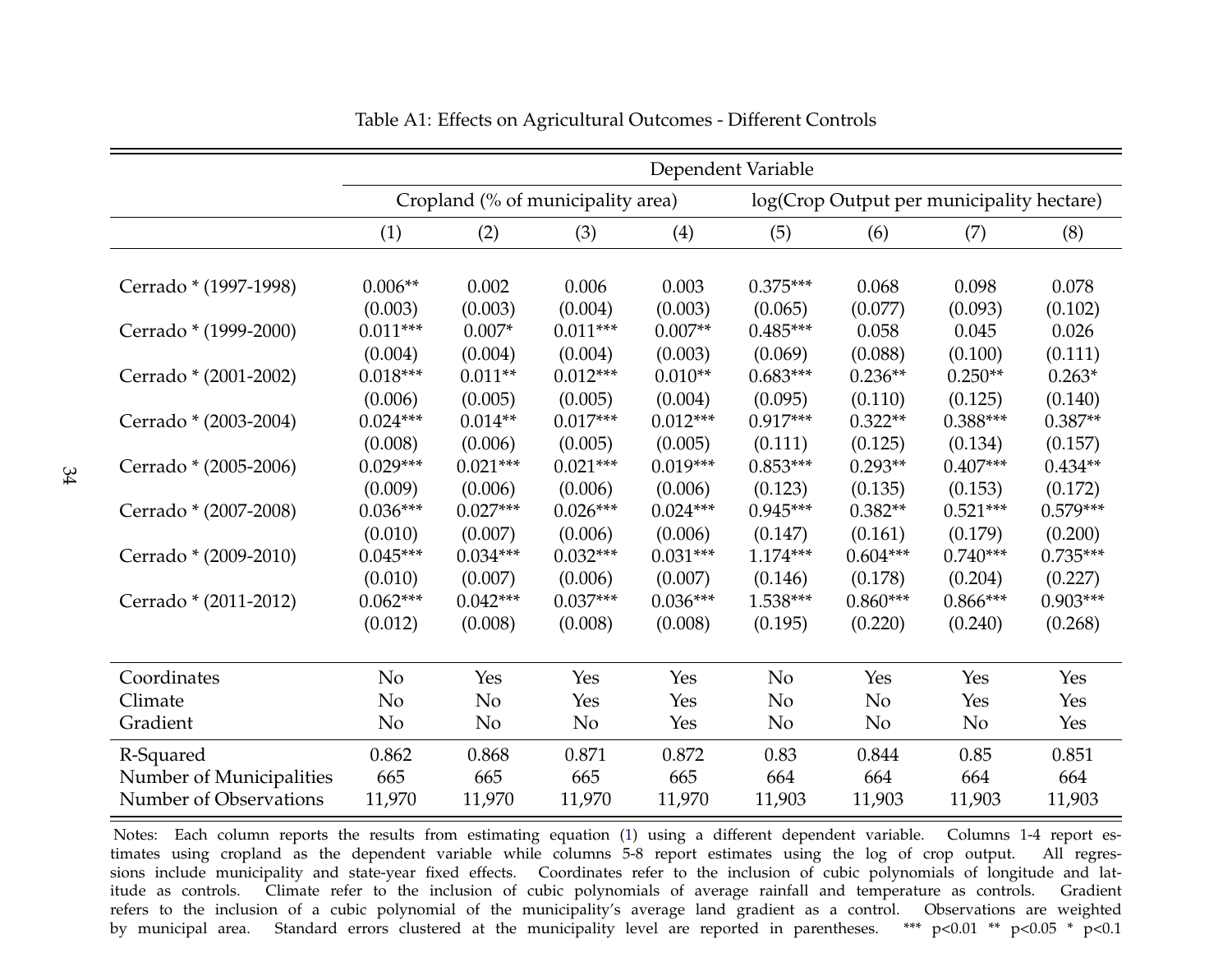|                          | Dependent Variable: log of per capita GDP in each category |             |               |         |                 |            |                |            |
|--------------------------|------------------------------------------------------------|-------------|---------------|---------|-----------------|------------|----------------|------------|
|                          |                                                            | Agriculture | Manufacturing |         | <b>Services</b> |            | Total          |            |
|                          | (1)                                                        | (2)         | (3)           | (4)     | (5)             | (6)        | (7)            | (8)        |
|                          |                                                            |             |               |         |                 |            |                |            |
| Cerrado * (2001-2002)    | $0.061**$                                                  | $0.053*$    | 0.050         | 0.035   | 0.012           | $0.039**$  | $0.035***$     | $0.030*$   |
|                          | (0.025)                                                    | (0.028)     | (0.054)       | (0.084) | (0.012)         | (0.015)    | (0.012)        | (0.016)    |
| Cerrado * (2003-2004)    | $0.138***$                                                 | $0.151***$  | 0.063         | 0.021   | $0.040**$       | $0.068***$ | $0.087***$     | $0.092***$ |
|                          | (0.040)                                                    | (0.048)     | (0.061)       | (0.093) | (0.016)         | (0.020)    | (0.021)        | (0.025)    |
| Cerrado * (2005-2006)    | 0.057                                                      | $0.145**$   | 0.068         | 0.013   | $0.050**$       | $0.094***$ | $0.043*$       | $0.077**$  |
|                          | (0.049)                                                    | (0.059)     | (0.068)       | (0.094) | (0.020)         | (0.025)    | (0.025)        | (0.031)    |
| Cerrado * (2007-2008)    | 0.051                                                      | $0.208***$  | 0.071         | 0.039   | 0.013           | $0.048**$  | 0.023          | $0.068*$   |
|                          | (0.057)                                                    | (0.065)     | (0.080)       | (0.120) | (0.020)         | (0.023)    | (0.030)        | (0.036)    |
| Cerrado * (2009-2010)    | $0.125**$                                                  | $0.238***$  | 0.111         | 0.088   | 0.024           | $0.070***$ | $0.050*$       | $0.074**$  |
|                          | (0.056)                                                    | (0.061)     | (0.081)       | (0.119) | (0.022)         | (0.023)    | (0.028)        | (0.033)    |
| Cerrado * (2011-2012)    | $0.291***$                                                 | $0.316***$  | 0.123         | 0.121   | $0.051**$       | $0.094***$ | $0.094***$     | $0.107***$ |
|                          | (0.064)                                                    | (0.072)     | (0.093)       | (0.123) | (0.023)         | (0.025)    | (0.030)        | (0.036)    |
|                          |                                                            |             |               |         |                 |            |                |            |
| Geographic Controls      | No                                                         | Yes         | No            | Yes     | No              | Yes        | N <sub>o</sub> | Yes        |
| R-Squared                | 0.932                                                      | 0.938       | 0.943         | 0.945   | 0.969           | 0.972      | 0.956          | 0.959      |
| Number of Municipalities | 665                                                        | 665         | 665           | 665     | 665             | 665        | 665            | 665        |
| Number of Observations   | 9,310                                                      | 9,310       | 9,310         | 9,310   | 9,310           | 9,310      | 9,310          | 9,310      |

Table A2: Effects on Economic Performance - Different Controls

Notes: Each column reports the results from estimating equation (1) using <sup>a</sup> different dependent variable. Columns 1-2 repor<sup>t</sup> estimates using agricultural GDP per capita as the dependent variable; columns 3-4 using manufacturing GDP per capita; columns 5-6 using services GDP per capita and; columns 7-8 using total GDP per capita. All regressions include municipality and state-year fixed effects. Geographic controls refer to the inclusion of the full set of geographic controls described in the main text. Observations are weighted by theinitial municipal population. Standard errors clustered at the municipality level are reported in parentheses. \*\*\* p<0.01 \*\* p<0.05 \* p<0.1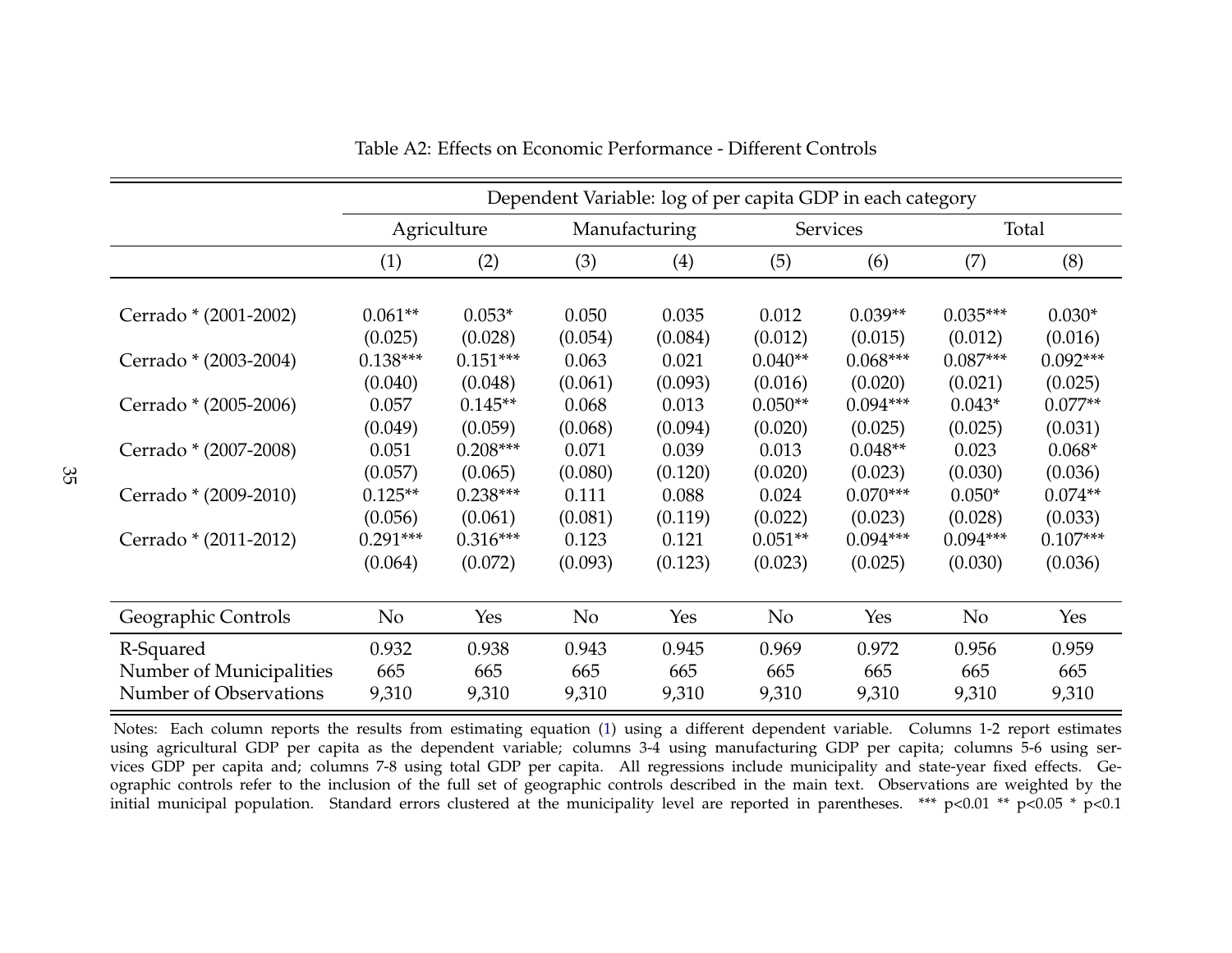|                                                                 | Dependent Variable is the % of Households with Access to the Good |                       |                       |                      |                       |                       |  |
|-----------------------------------------------------------------|-------------------------------------------------------------------|-----------------------|-----------------------|----------------------|-----------------------|-----------------------|--|
|                                                                 | TV                                                                |                       |                       | Fridge               | Electricity           |                       |  |
|                                                                 | (1)                                                               | (2)                   | (3)                   | (4)                  | (5)                   | (6)                   |  |
| Cerrado * 2000                                                  | $-0.017*$<br>(0.009)                                              | $-0.002$<br>(0.015)   | $0.017**$<br>(0.008)  | 0.005<br>(0.011)     | $-0.007$<br>(0.018)   | 0.021<br>(0.021)      |  |
| Cerrado * 2010                                                  | 0.016<br>(0.022)                                                  | $0.052**$<br>(0.026)  | $0.034*$<br>(0.019)   | $0.043*$<br>(0.023)  | 0.032<br>(0.034)      | $0.073*$<br>(0.039)   |  |
| Geographic Controls                                             | No                                                                | Yes                   | No                    | Yes                  | N <sub>o</sub>        | Yes                   |  |
| R-Squared<br>Number of Municipalities<br>Number of Observations | 0.934<br>665<br>9,310                                             | 0.947<br>665<br>9,310 | 0.948<br>665<br>9,310 | 0.96<br>665<br>9,310 | 0.816<br>665<br>9,310 | 0.856<br>665<br>9,310 |  |

Table A3: Effects on Consumption and Infrastructure - Different Controls

Notes: Each column reports the results from estimating equation (2) using <sup>a</sup> different dependent variable. Columns 1-2 repor<sup>t</sup> estimates us ing the share of households which owns <sup>a</sup> TV as the dependent variable; columns 3-4 using the share of households which owns <sup>a</sup> fridge and; columns 5-6 using the share of households with electricity. All regressions include municipality and state-year fixed effects. Geographic controls refer to the inclusion of the full set of geographic controls described in the main text. Observations are weighted by theinitial municipal population. Standard errors clustered at the municipality level are reported in parentheses. \*\*\* p<0.01 \*\* p<0.05 \* p<0.1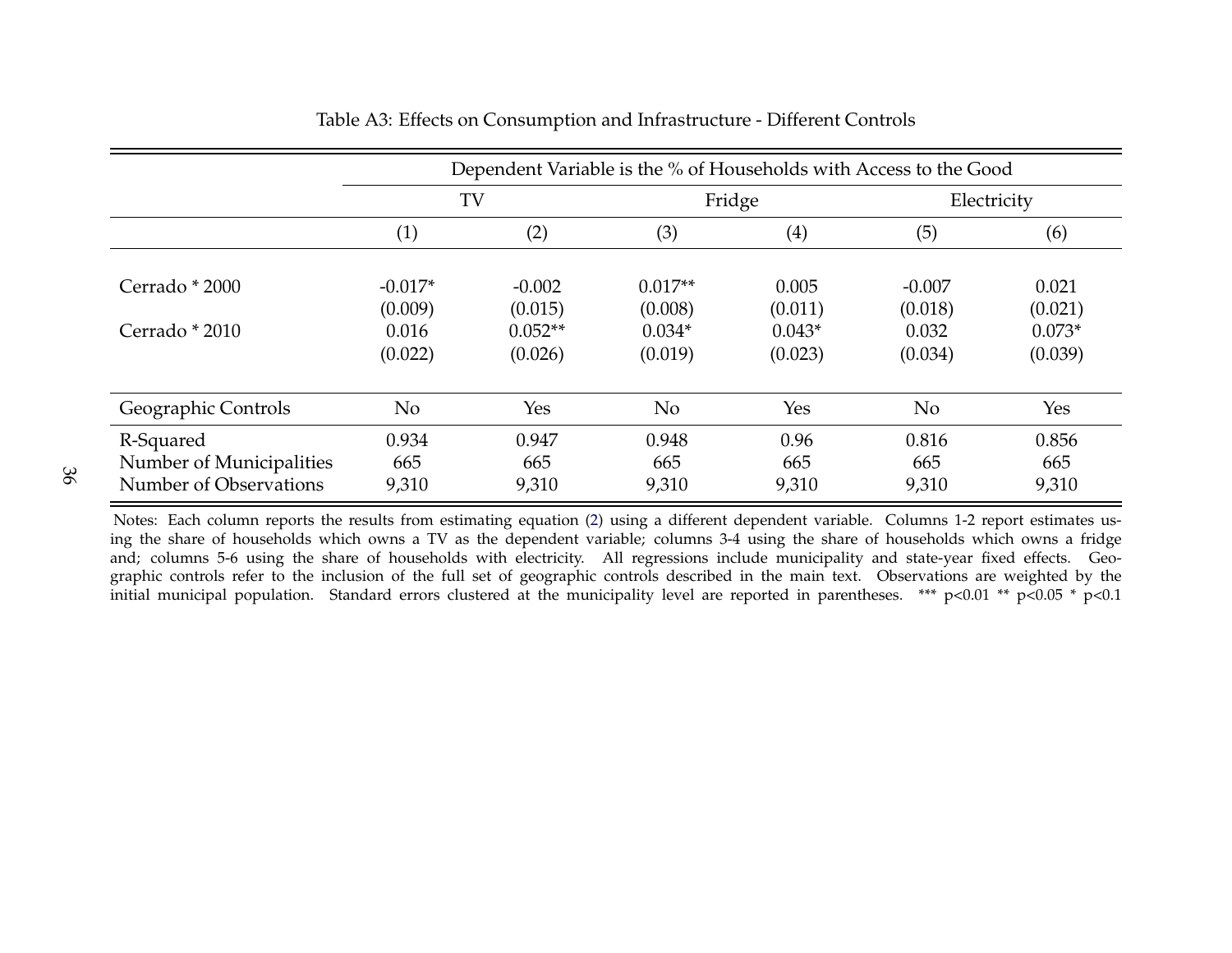|                          | Dependent Variable                   |                                              |  |  |  |  |  |
|--------------------------|--------------------------------------|----------------------------------------------|--|--|--|--|--|
|                          | Cropland (% of<br>municipality area) | log(Crop Output per<br>municipality hectare) |  |  |  |  |  |
|                          | (1)                                  | (2)                                          |  |  |  |  |  |
|                          |                                      |                                              |  |  |  |  |  |
| Cerrado * (1997-1998)    | 0.001                                | 0.041                                        |  |  |  |  |  |
|                          | (0.003)                              | (0.067)                                      |  |  |  |  |  |
| Cerrado * (1999-2000)    | 0.006                                | $-0.101$                                     |  |  |  |  |  |
|                          | (0.005)                              | (0.083)                                      |  |  |  |  |  |
| Cerrado * (2001-2002)    | 0.008                                | $-0.001$                                     |  |  |  |  |  |
|                          | (0.005)                              | (0.100)                                      |  |  |  |  |  |
| Cerrado * (2003-2004)    | $0.012**$                            | 0.098                                        |  |  |  |  |  |
|                          | (0.006)                              | (0.111)                                      |  |  |  |  |  |
| Cerrado * (2005-2006)    | $0.018***$                           | 0.195                                        |  |  |  |  |  |
|                          | (0.007)                              | (0.129)                                      |  |  |  |  |  |
| Cerrado * (2007-2008)    | $0.024***$                           | 0.229                                        |  |  |  |  |  |
|                          | (0.008)                              | (0.143)                                      |  |  |  |  |  |
| Cerrado * (2009-2010)    | $0.027***$                           | $0.297**$                                    |  |  |  |  |  |
|                          | (0.008)                              | (0.151)                                      |  |  |  |  |  |
| Cerrado * (2011-2012)    | $0.028***$                           | $0.481***$                                   |  |  |  |  |  |
|                          | (0.007)                              | (0.156)                                      |  |  |  |  |  |
| R-Squared                | 0.872                                | 0.851                                        |  |  |  |  |  |
| Number of Municipalities | 665                                  | 664                                          |  |  |  |  |  |
| Number of Observations   | 11,970                               | 11,903                                       |  |  |  |  |  |

### Table A4: Effects on Agricultural Outcomes - No Weights

Notes: Each column reports the results from estimating equation (1) using a different dependent variable. Column 1 reports estimates using cropland as the dependent variable while column 2 reports estimates using the log of crop output. All regressions include municipality and state-year fixed effects and the geographic controls described in the text. Standard errors clustered at the municipality level are reported in parentheses. \*\*\* p<0.01 \*\* p<0.05 \* p<0.1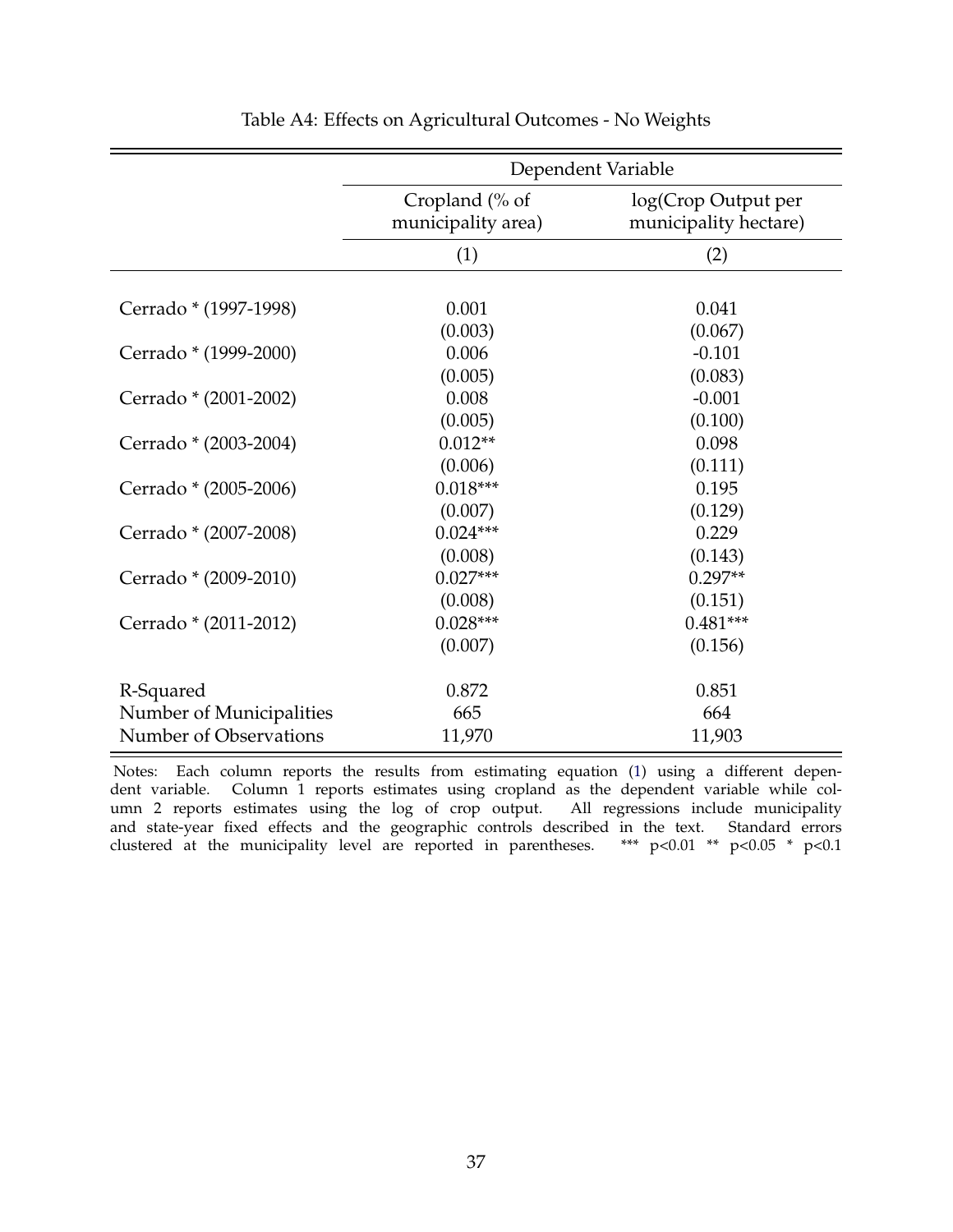|                          | Dependent Variable: log of per capita GDP in each category |               |                 |            |  |  |  |
|--------------------------|------------------------------------------------------------|---------------|-----------------|------------|--|--|--|
|                          | Agriculture                                                | Manufacturing | <b>Services</b> | Total      |  |  |  |
|                          | (1)                                                        | (2)           | (3)             | (4)        |  |  |  |
|                          |                                                            |               |                 |            |  |  |  |
| Cerrado * (2001-2002)    | 0.021                                                      | 0.027         | $0.037***$      | $0.029*$   |  |  |  |
|                          | (0.030)                                                    | (0.037)       | (0.013)         | (0.016)    |  |  |  |
| Cerrado * (2003-2004)    | $0.114**$                                                  | 0.014         | $0.063***$      | $0.083***$ |  |  |  |
|                          | (0.047)                                                    | (0.045)       | (0.017)         | (0.025)    |  |  |  |
| Cerrado * (2005-2006)    | $0.112**$                                                  | 0.025         | $0.089***$      | $0.088***$ |  |  |  |
|                          | (0.055)                                                    | (0.050)       | (0.022)         | (0.030)    |  |  |  |
| Cerrado * (2007-2008)    | $0.181***$                                                 | 0.062         | $0.060***$      | $0.094***$ |  |  |  |
|                          | (0.064)                                                    | (0.066)       | (0.019)         | (0.034)    |  |  |  |
| Cerrado * (2009-2010)    | $0.182***$                                                 | 0.068         | $0.065***$      | $0.084***$ |  |  |  |
|                          | (0.060)                                                    | (0.069)       | (0.020)         | (0.032)    |  |  |  |
| Cerrado * (2011-2012)    | $0.252***$                                                 | 0.065         | $0.074***$      | $0.095***$ |  |  |  |
|                          | (0.068)                                                    | (0.067)       | (0.022)         | (0.034)    |  |  |  |
|                          |                                                            |               |                 |            |  |  |  |
| R-Squared                | 0.914                                                      | 0.913         | 0.955           | 0.937      |  |  |  |
| Number of Municipalities | 665                                                        | 665           | 665             | 665        |  |  |  |
| Number of Observations   | 9,310                                                      | 9,310         | 9,310           | 9,310      |  |  |  |

Table A5: Effects on Economic Performance - No Weights

Notes: Each column reports the results from estimating equation (1) using a different dependent variable. Columns 1 to 3 report estimates using GDP per capita in different sectors as the dependent variable. Column 4 reports estimates using aggregate GDP per capita as the dependent variable. All regressions include municipality and state-year fixed effects and the geographic controls described in the text. Standard errors clustered at the municipality level are reported in parentheses. \*\*\* p<0.01 \*\* p<0.05 \* p<0.1